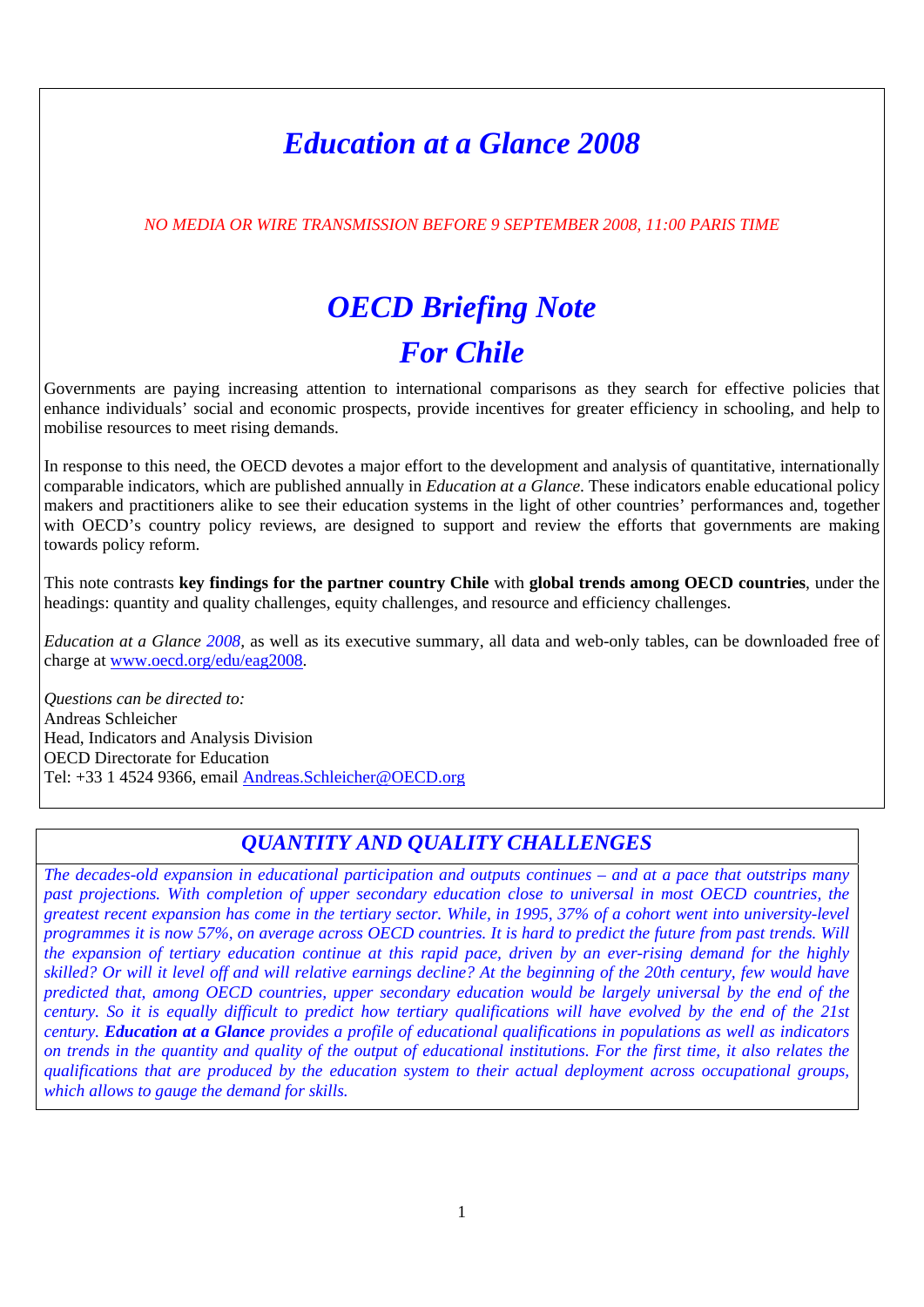| <b>Global trends</b>                                                                                                                                                                                                                                                                                                                                                                                                                                                                                                                                                                                                                                                                                                                                                                                                                                                                                                                                                                                                                                                                                                                    | <b>Key results for the partner country Chile</b>                                                                                                                                                                                                                                                                                                                                                                                                                                                                                                                                                                                                                                                                                                                                                                                                                                                                                                                                                                                                                                                                                                |
|-----------------------------------------------------------------------------------------------------------------------------------------------------------------------------------------------------------------------------------------------------------------------------------------------------------------------------------------------------------------------------------------------------------------------------------------------------------------------------------------------------------------------------------------------------------------------------------------------------------------------------------------------------------------------------------------------------------------------------------------------------------------------------------------------------------------------------------------------------------------------------------------------------------------------------------------------------------------------------------------------------------------------------------------------------------------------------------------------------------------------------------------|-------------------------------------------------------------------------------------------------------------------------------------------------------------------------------------------------------------------------------------------------------------------------------------------------------------------------------------------------------------------------------------------------------------------------------------------------------------------------------------------------------------------------------------------------------------------------------------------------------------------------------------------------------------------------------------------------------------------------------------------------------------------------------------------------------------------------------------------------------------------------------------------------------------------------------------------------------------------------------------------------------------------------------------------------------------------------------------------------------------------------------------------------|
| <b>Education systems continue to expand at a rapid</b><br>pace<br>• Tertiary<br>attainment<br>levels<br>have<br>increased<br>substantially, for the first time reaching one third<br>of the cohort of 25-to-34-year-olds, on average<br>across OECD countries. In France, Ireland,<br>Japan and Korea, there is a difference of<br>25 percentage points or more in tertiary<br>attainment between the oldest and youngest age<br>groups (Table A1.3a). Between 1995 and 2006<br>alone, the university-level graduation rate rose,<br>on average across countries, from 20 to 37%<br>(Table A3.2) and more than half of those at the<br>typical age of graduation completed their first<br>tertiary-type A degree in Australia, Finland,<br>Iceland and New Zealand (Table A3.1).<br>• The social sciences, business and law are the major<br>educational fields in most countries. Across<br>OECD countries, they constitute 28% of the<br>overall tertiary-type A attainment in the<br>population. On average, there are 3.6 times as<br>many individuals with degrees in the younger<br>cohort entering the labour-market than in the | Chile has experienced a sustained increase in attainment<br>levels at the tertiary level, although these are still below<br>the OECD average.<br>• In Chile, 13% of the population aged 25-to-64 has<br>attained tertiary education: 3% have attained a<br>tertiary-type B programme, and 10% have attained a<br>tertiary-type A programme. The total percentage is<br>similar to that of OECD countries Italy and Portugal,<br>below the OECD average of 27%, and higher than in<br>partner country Brazil (8%) (Table A1.3a).<br>• Chile records sustained increases in attainment levels of<br>tertiary education from older to younger cohorts. In<br>the total tertiary area, the 55-to-64 age group has an<br>attainment level of 9%, whereas for the 25-to-34 age<br>group this percentage doubles to 18% (Table A1.3a).<br>• Across age cohorts, only 1% of the population in the 55-<br>to-64 age group have attained tertiary-type B<br>education (below the OECD average of 6%), whereas<br>in the younger age group of 25-to-34-years-olds, the<br>percentage has increased to 4% (below the OECD<br>average of 10%) (Table A1.3a). |
| older one nearing retirement age. By contrast, in<br>the field of education, this ratio is close to 1 in<br>the OECD countries (Table A1.5).                                                                                                                                                                                                                                                                                                                                                                                                                                                                                                                                                                                                                                                                                                                                                                                                                                                                                                                                                                                            | and trends in entry rates suggest that further progress is<br>being made.                                                                                                                                                                                                                                                                                                                                                                                                                                                                                                                                                                                                                                                                                                                                                                                                                                                                                                                                                                                                                                                                       |
| and current entry rates suggest that these trends<br>will continue.<br>• Entry rates in tertiary-type A education increased<br>substantially between 1995 and 2006, by<br>20 percentage points on average in OECD<br>countries. Between 2000 and 2006, growth<br>exceeded 10 percentage points in 11 of the 25<br>OECD countries for which data are available. In<br>2006, in Australia, Finland, Hungary, Iceland,<br>New Zealand, Norway, Poland, the Slovak<br>Republic and Sweden, and the partner country<br>the Russian Federation, it is estimated that 65%<br>or more of young adults will enter tertiary-type<br>A programmes. In almost all countries, the<br>majority of new entrants choose to follow<br>tertiary programmes in the field of social<br>sciences, business, law and services (Tables<br>A2.4 and A2.5).                                                                                                                                                                                                                                                                                                      | • At 43%, tertiary-type A education entry rates in Chile<br>have increased by 11 percentage points since 2001,<br>though they remain below the OECD average of 56%<br>(Table A2.5). Entry rates to tertiary-type B education<br>have, however, been fairly static and they represent a<br>significant part of tertiary education in Chile. Here,<br>entry rates in Chile (34%) are twice the OECD<br>average of 16%. The figures range from 4% or less in<br>Iceland, Mexico, the Netherlands, Norway, Poland,<br>Portugal and the Slovak Republic, to 30% or more in<br>Belgium, Greece and Japan, and in the partner<br>countries Chile, Estonia, the Russian Federation and<br>Slovenia, to more than 45% in Korea and New<br>Zealand. (Table A2.4).<br>• Chile records an overall percentage of females among<br>new entrants to tertiary education of 48%. As is the<br>case with other OECD and partner countries, females<br>students in Chile are highly represented in subjects<br>such as health and welfare (72% of females), as well                                                                                                |
| • Overall, females represent 54% of new entrants in<br>tertiary education in OECD countries. However,<br>the breakdown by gender varies considerably                                                                                                                                                                                                                                                                                                                                                                                                                                                                                                                                                                                                                                                                                                                                                                                                                                                                                                                                                                                    | as humanities, arts and education (61%), although<br>these percentages are slightly below the OECD<br>average (Table A2.6).                                                                                                                                                                                                                                                                                                                                                                                                                                                                                                                                                                                                                                                                                                                                                                                                                                                                                                                                                                                                                     |

according to the field of education. Two fields are noteworthy for the strong representation of females, namely health and welfare and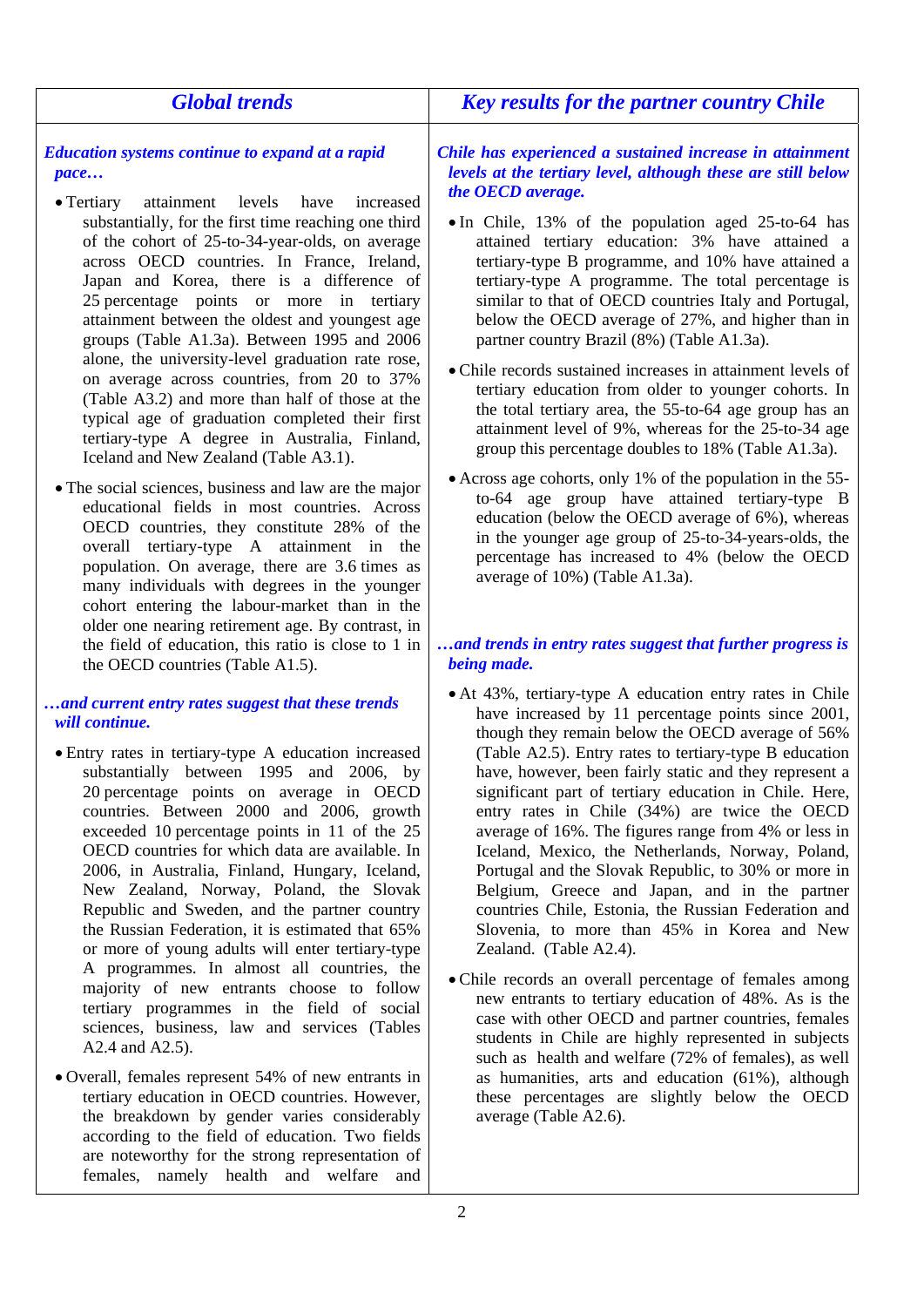| humanities, arts and education with 75% and<br>68%, respectively, of new entrants.<br>The<br>proportion of females<br>choosing<br>science<br>(including life sciences, physical sciences,<br>mathematics,<br>computing,<br>engineering,<br>manufacturing and construction and agriculture)<br>studies ranges from less than 25% in Japan, the<br>Netherlands, Spain and Switzerland and the<br>partner country Chile to more than 35% in<br>Denmark, Iceland, Italy and New Zealand (Table<br>$A2.6$ ).                                                                                         |                     |
|-------------------------------------------------------------------------------------------------------------------------------------------------------------------------------------------------------------------------------------------------------------------------------------------------------------------------------------------------------------------------------------------------------------------------------------------------------------------------------------------------------------------------------------------------------------------------------------------------|---------------------|
| This expansion is driven by strong labour-market<br>outcomes for those with advanced qualifications.                                                                                                                                                                                                                                                                                                                                                                                                                                                                                            |                     |
| · Earnings increase with each level of education.<br>Those who have attained upper secondary, post-<br>secondary non-tertiary or tertiary education<br>enjoy substantial earnings advantages compared<br>with those of the same gender who have not<br>completed upper secondary education (Table<br>A9.1a). In 15 out of 21 countries with available<br>data, the earnings premium for those with<br>tertiary education increased during the last<br>decade, often despite massive growth in tertiary<br>participation, in Germany, Hungary, and Italy by<br>between 30 and 40% (Table A9.2a). | [No data available] |
| • On average across countries, a tertiary education<br>yields a 12 and 11% return for males and                                                                                                                                                                                                                                                                                                                                                                                                                                                                                                 |                     |
| females, respectively, and returns are substantial<br>in the Czech Republic, Hungary, Poland and<br>Portugal. The rewards for tertiary education are<br>relatively small in Germany, Norway, Spain, and<br>Sweden where the rate of return ranges from 5 to<br>8% (Table A10.2). In most countries, the returns<br>to investment in tertiary education in mid-career<br>are lower, but still substantial enough to motivate<br>the investment without government intervention<br>(Table A10.4).                                                                                                 | [No data available] |
| • Employment rates rise with educational attainment.<br>With few exceptions, the employment rate for<br>graduates of tertiary education is markedly<br>higher than the rate for upper secondary<br>graduates. For males, the gap is particularly wide<br>between upper secondary graduates and those<br>without an upper secondary qualification (Table<br>A8.1a).                                                                                                                                                                                                                              |                     |
| • Those with low educational attainment are both<br>less likely to be labour force participants and<br>more likely to be unemployed. Differences in<br>employment rates between males and females                                                                                                                                                                                                                                                                                                                                                                                               |                     |

are also wider among less educated groups. The chance of being employed is 23 percentage points higher for males than for females among those without upper secondary qualifications but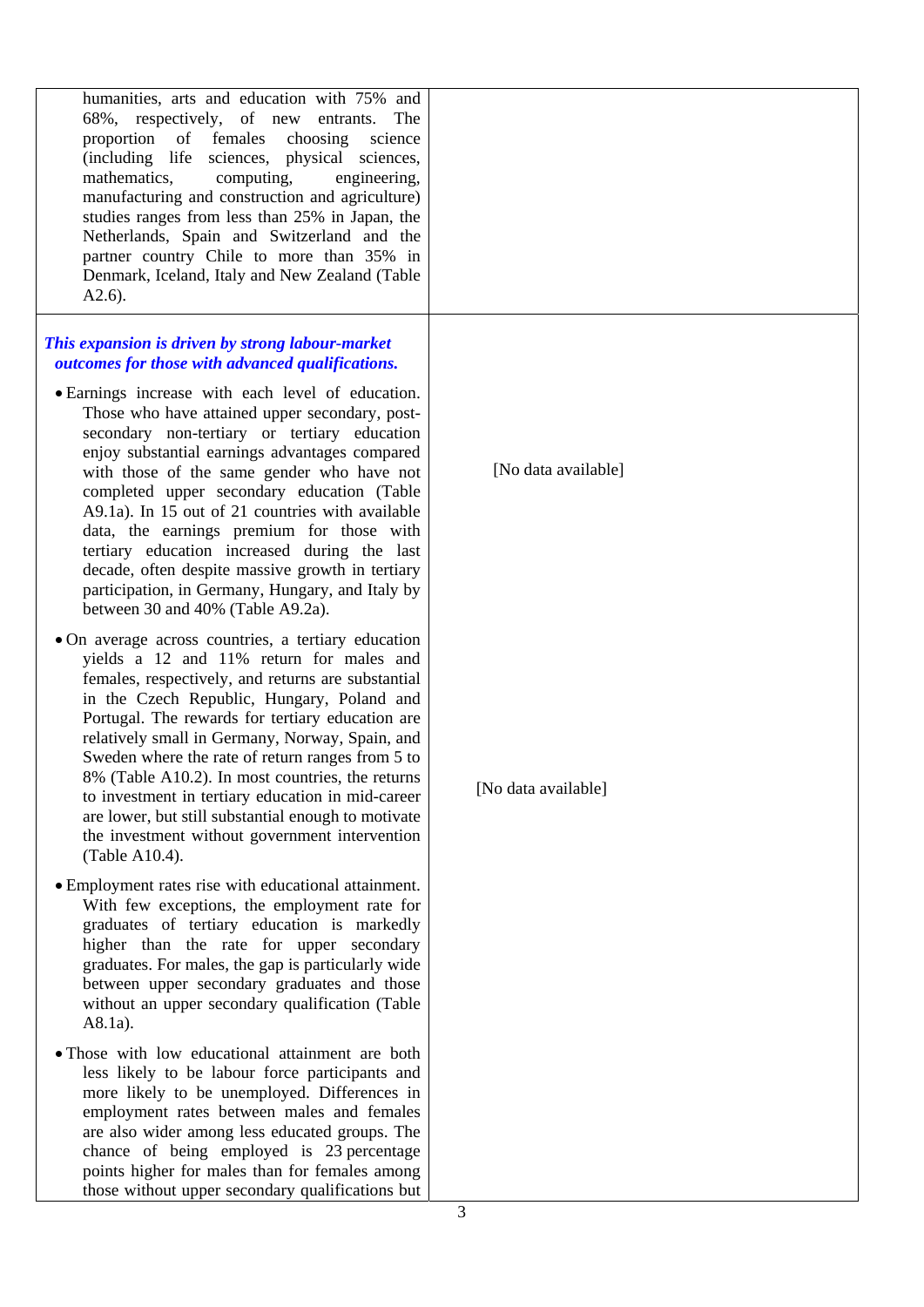| falls to 10 points for the most highly qualified<br>(Table A8.1a and A.2a).                                                                                                                                                                                                                                                                                                                                                                                                                                                                                                                                                                              |                     |
|----------------------------------------------------------------------------------------------------------------------------------------------------------------------------------------------------------------------------------------------------------------------------------------------------------------------------------------------------------------------------------------------------------------------------------------------------------------------------------------------------------------------------------------------------------------------------------------------------------------------------------------------------------|---------------------|
| • Employment rates tend to drop long before the<br>stipulated retirement age in most countries. On<br>average, employment rates among 55-to-64-<br>year-olds are approximately 20 percentage points<br>below those of the total working-age population<br>(25-to-64-year-olds). However, employment<br>rates increase with educational attainment in<br>most countries, and in all countries except<br>tertiary<br>attainment provides<br>Iceland,<br>an<br>important employment advantage at an older<br>age. The advantage is particularly large in the<br>Czech Republic, Italy, Luxembourg and the<br>Slovak Republic (Table A8.4).                  |                     |
| There are also marked shifts towards more skilled<br>jobs in labour-markets.                                                                                                                                                                                                                                                                                                                                                                                                                                                                                                                                                                             |                     |
| • Across OECD countries between 1998 and 2006,<br>there was a marked shift from semi-skilled jobs<br>to skilled jobs, with an increase of almost 4<br>percentage points in skilled occupations and a<br>close to 4 percentage point decline in semi-<br>skilled occupations. In most countries, the<br>decline has not been at the very low end of the<br>skill distribution but among semi-skilled jobs,<br>with the proportion of the population working in<br>unskilled occupations remaining substantially<br>unchanged (Table A1.6).                                                                                                                | [No data available] |
| The proportion of skilled jobs is generally larger than<br>the potential supply of tertiary graduates                                                                                                                                                                                                                                                                                                                                                                                                                                                                                                                                                    |                     |
| • In OECD countries, the proportion of skilled jobs<br>in the economy is generally larger than the<br>potential supply of tertiary educated individuals.<br>For countries in which work-based learning is<br>central to occupational advancement,<br>this<br>difference is large. A broader initial skill base<br>might require additional investment in higher<br>education. In a few countries, tertiary attainment<br>matches or marginally exceeds the proportion of<br>skilled jobs, so that further expansion of higher<br>education will to some extent depend on the<br>growth of skilled jobs in the coming years<br>(Tables A1.3a and A1.6). . | [No data available] |
| but the proportion of people with tertiary<br>qualifications has generally been faster than the<br>growth of skilled job, suggesting that the gap is<br>closing.                                                                                                                                                                                                                                                                                                                                                                                                                                                                                         |                     |
| • The increase in skilled jobs has been met and<br>exceeded in most OECD countries by increases<br>in the proportion of the population with tertiary                                                                                                                                                                                                                                                                                                                                                                                                                                                                                                     |                     |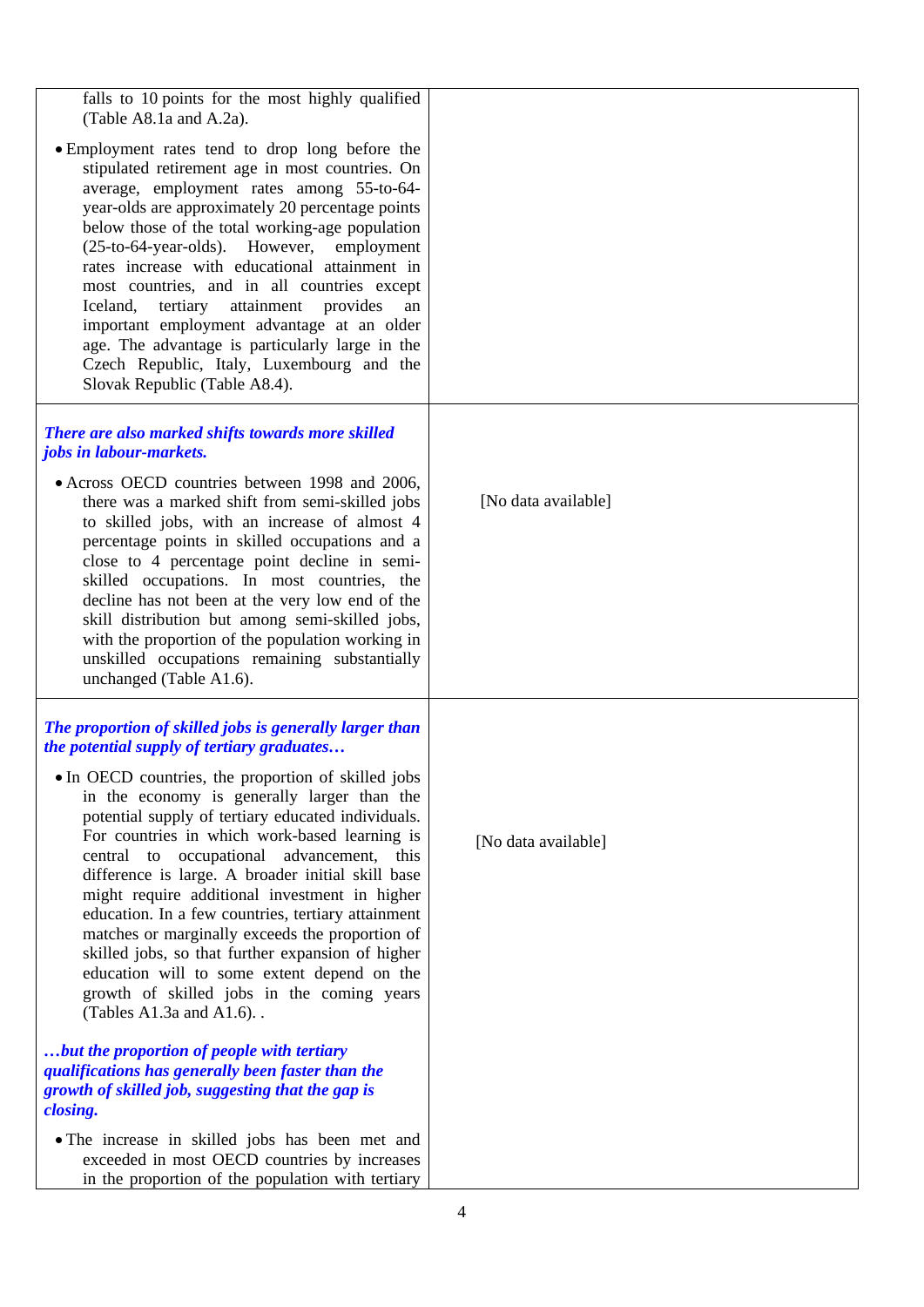| attainment. However, in most countries, there are<br>still substantially more skilled jobs than tertiary<br>educated individuals. On average, across OECD<br>countries, 69% of all those with a tertiary type<br>5B qualification and 85% of those with a tertiary<br>5A/6 qualification have skilled jobs. However<br>the matching of higher education to skilled jobs<br>varies substantially among countries. Those with<br>a 5A/6 qualification in Denmark, Finland,<br>Luxembourg and the partner country Slovenia do<br>substantially better in finding a skilled job given<br>the labour market conditions for those with<br>tertiary education (Tables A1.6, A1.7 and A3.2).                                                                                                                                                                                                                                                                                                                                                                                                                                                                                                                                                                                                                                                                                                                                                                                                                                                                                                                                                                                            | [No data available]                                                                                                                                                                                                                                                                                                                                                                                                                                                                                                                                                                                                                                                                                                                                                                                                                                                                                                                                    |
|---------------------------------------------------------------------------------------------------------------------------------------------------------------------------------------------------------------------------------------------------------------------------------------------------------------------------------------------------------------------------------------------------------------------------------------------------------------------------------------------------------------------------------------------------------------------------------------------------------------------------------------------------------------------------------------------------------------------------------------------------------------------------------------------------------------------------------------------------------------------------------------------------------------------------------------------------------------------------------------------------------------------------------------------------------------------------------------------------------------------------------------------------------------------------------------------------------------------------------------------------------------------------------------------------------------------------------------------------------------------------------------------------------------------------------------------------------------------------------------------------------------------------------------------------------------------------------------------------------------------------------------------------------------------------------|--------------------------------------------------------------------------------------------------------------------------------------------------------------------------------------------------------------------------------------------------------------------------------------------------------------------------------------------------------------------------------------------------------------------------------------------------------------------------------------------------------------------------------------------------------------------------------------------------------------------------------------------------------------------------------------------------------------------------------------------------------------------------------------------------------------------------------------------------------------------------------------------------------------------------------------------------------|
| The internationalisation of tertiary education is<br>proceeding rapidly.<br>• In 2006, over 2.9 million tertiary students were<br>enrolled outside their country of citizenship. This<br>represented a 3% increase from the previous year<br>in total foreign student intake reported to the<br>OECD and the UNESCO Institute for Statistics<br>(Box C3.1).<br>$\bullet$ Student mobility – i.e. international students who<br>travelled to a country different from their own<br>for the purpose of tertiary study $-$ ranges from<br>below 1 to almost 18% of tertiary enrolments<br>across OECD countries. International students<br>are most numerous in tertiary enrolments in<br>Australia, Austria, New Zealand, Switzerland<br>and the United Kingdom (Table C3.1).<br>• France, Germany, the United Kingdom and the<br>United States receive 49% of all foreign students<br>worldwide. The largest absolute numbers of<br>international students from OECD countries are<br>from France, Germany, Japan and Korea.<br>Students from China and India comprise the<br>largest numbers of international students from<br>partner countries (Table C3.2).<br>• International students make up 15% or more of the<br>enrolments in tertiary education in Australia and<br>New Zealand and more than 20% of enrolments<br>in advanced research programmes in Belgium,<br>Canada, New Zealand, Switzerland, the United<br>Kingdom and the United States (Table C3.4).<br>• 30% or more of international students are enrolled<br>in sciences, agriculture or engineering in<br>Finland,<br>Germany,<br>Hungary,<br>Sweden,<br>Switzerland and the United States (Table C3.5). | Concerning studies abroad, there is a marked preference<br>among Chilean students to study in OECD countries, and<br>especially the United States and Spain, although Germany<br>is also a top preference.<br>• About 77% of Chilean citizens studying abroad are<br>studying in OECD countries. From this percentage,<br>almost 40% are distributed between the United States<br>(20.6%) and Spain (17.8%). Germany and France are<br>also relatively important destinations, with 8.2% and<br>7.9% of Chilean citizens studying there, respectively<br>(Table C3.3).<br>• Within the principal destinations of foreign students<br>worldwide at the tertiary level (i.e. France, Germany,<br>the United Kingdom and the United States), Chilean<br>students constitute 0.2% of foreign students in France,<br>0.3% of the international student population in<br>Germany, 0.1% in the United Kingdom, and 0.3% in<br>the United States (Table C3.2). |
| New analyses of PISA data provide a first picture of<br>school education from the perspective of parents.<br>• Among the 10 OECD countries with available data,                                                                                                                                                                                                                                                                                                                                                                                                                                                                                                                                                                                                                                                                                                                                                                                                                                                                                                                                                                                                                                                                                                                                                                                                                                                                                                                                                                                                                                                                                                                 |                                                                                                                                                                                                                                                                                                                                                                                                                                                                                                                                                                                                                                                                                                                                                                                                                                                                                                                                                        |
|                                                                                                                                                                                                                                                                                                                                                                                                                                                                                                                                                                                                                                                                                                                                                                                                                                                                                                                                                                                                                                                                                                                                                                                                                                                                                                                                                                                                                                                                                                                                                                                                                                                                                 | 5                                                                                                                                                                                                                                                                                                                                                                                                                                                                                                                                                                                                                                                                                                                                                                                                                                                                                                                                                      |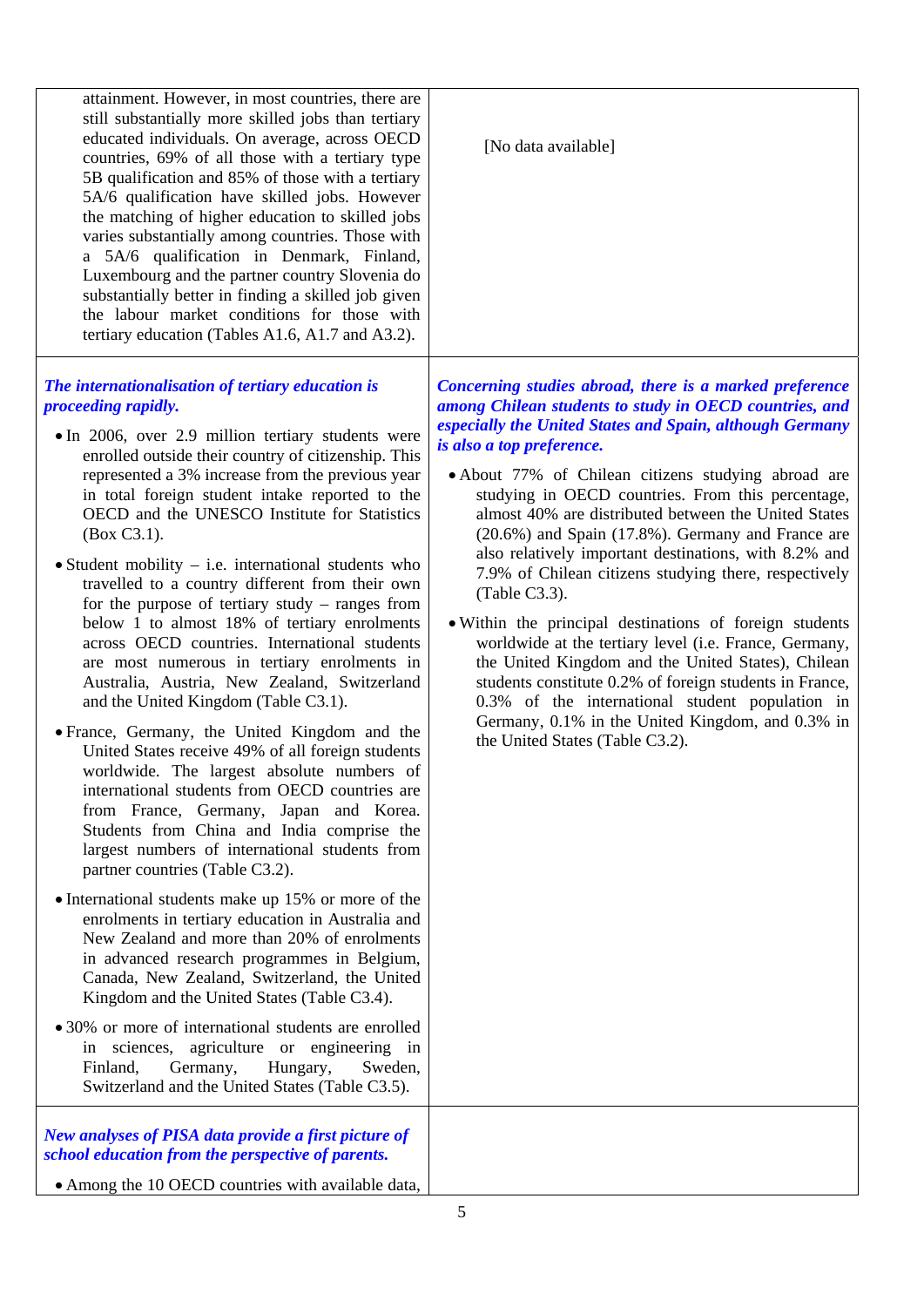| on average, 77% of parents "strongly agreed or<br>agreed" that standards of achievement were high<br>in their child's school. On average, their children<br>scored 20 score points higher on the PISA 2006<br>than<br>students<br>whose<br>assessment<br>parents<br>"disagreed or strongly disagreed" with that<br>statement. Much of the advantage remains when<br>taking into account socio-economic factors<br>(Table $A6.2$ ).<br>• An average of 79% of parents reported being<br>satisfied with the disciplinary atmosphere in their<br>child's school and 85% felt that the school did a<br>good job of educating students. In both cases,<br>their children had a performance advantage of 12<br>score points on average (Table A6.2b).<br>• On average, 88% of parents "strongly agreed or<br>agreed" that their child's teachers seemed<br>competent and dedicated, but the relationship to | [No data available] |
|-------------------------------------------------------------------------------------------------------------------------------------------------------------------------------------------------------------------------------------------------------------------------------------------------------------------------------------------------------------------------------------------------------------------------------------------------------------------------------------------------------------------------------------------------------------------------------------------------------------------------------------------------------------------------------------------------------------------------------------------------------------------------------------------------------------------------------------------------------------------------------------------------------|---------------------|
| student performance was inconsistent across<br>countries, with an average advantage of 7 score<br>points (Table A6.3a).                                                                                                                                                                                                                                                                                                                                                                                                                                                                                                                                                                                                                                                                                                                                                                               |                     |
| For the first time, the indicators compare approaches<br>to monitoring school standards.<br>• A total of 22 OECD and partner countries<br>student<br>examinations<br>undertake<br>and/or<br>assessments and 17 require schools<br>to be<br>(either)<br>self-evaluations<br>and/or<br>evaluated<br>inspections by an external body) at regular<br>Student<br>intervals.<br>assessments (evaluations)<br>without civil effect for the student) are practised<br>in 17 OECD and partner countries, whereas<br>national examinations (with a civil effect for the<br>student) are practised in 10 OECD and partner<br>countries (Tables D5.1 and D5.2).<br>• School self-evaluations are required in 14<br>countriesm generally on an annual basis (Table<br>$D5.6$ ).                                                                                                                                    | [No data available] |
| • School inspections are required in 14 countries,<br>generally once every three years (Table D5.5).<br>Although school self-evaluations are held more<br>often than school inspections, evaluations by<br>school inspectorates have, in general, appear to<br>have more influence on schools and teachers in<br>terms of the implications of the evaluation and<br>the accountability structure (Tables D5.5 and<br>$D5.6$ ).                                                                                                                                                                                                                                                                                                                                                                                                                                                                        |                     |
| • Both school evaluation and student performance<br>mainly<br>used<br>to<br>provide<br>measures<br>are<br>performance feedback to schools (Tables D5.3 to<br>D5.6). In general, they have relatively little<br>influence on school financing and other financial                                                                                                                                                                                                                                                                                                                                                                                                                                                                                                                                                                                                                                      |                     |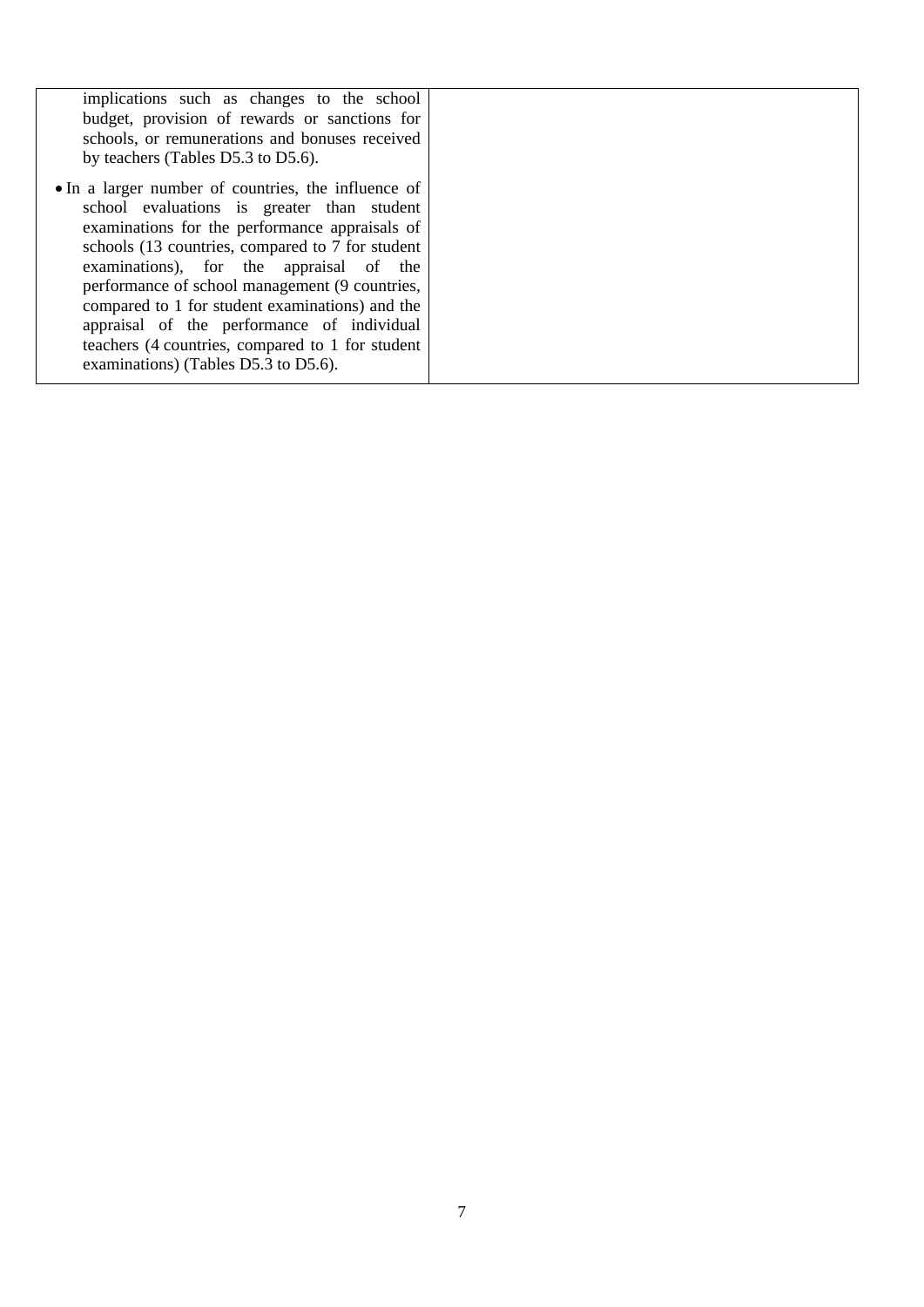### *RESOURCE AND EFFICIENCY CHALLENGES*

*Meeting the demand for more education while at least maintaining quality is bound to create pressures for current levels of spending to be maintained or increased and to improve the efficiency of spending on education. Recent years have already seen considerable rises in spending levels, both in absolute terms and as a share of public budgets. The total amount of funds allocated to educational institutions across all levels of education rose in all countries over the last decade, and by 19% on average between 2000 and 2005 alone. By 2005, OECD countries were spending 6.1% of their collective GDP on education at all levels, of which 86% came from public sources and all but 7 of the 28 OECD countries spent at least 5%. Another visible indication of the efforts made by governments can be found in the fact that from 1995 to 2005, public expenditure on education grew by more than one percentage point as a proportion of all public spending – from 11.9% to 13.2% in 2005. Education spending rose at least as fast as public spending in other sectors in all countries except Canada, France, Hungary, Portugal and Switzerland.* 

*Alongside the increase in public spending on education, there has also been a search for new sources of funding to accommodate the rapid growth in student numbers (particularly at the tertiary level) and to increase the resources available to educational institutions. Although 86% of spending on education still originates from public sources for all levels of education combined, private spending increased more rapidly than public spending between 1995 and 2005 in nearly three-quarters of the countries examined. In some, the proportion of private funding of tertiary educational institutions is high enough to challenge the view that tertiary education is primarily a state responsibility. In fact, this view is gradually being replaced by the perception that, given the shared public and private returns that education brings, costs and responsibilities for its provision should also be shared between those who directly benefit and society at large (i.e. private households and businesses as well as governments), at least at the tertiary level of education.* 

*While significant additional investments in education will be important, it is equally clear that more money alone*  will not be enough. Investments in education will also need to become more efficient. The education sector has not *yet re-invented itself in ways that other professions have done to improve outcomes and raise productivity. Indeed, the evidence suggests the reverse, namely that productivity in education has generally declined because the quality of schooling has broadly remained constant, while the price of the inputs has markedly increased. As the place and mode of educational provision have largely remained unchanged, the labour-intensiveness of education and the predominance of teachers' salaries in overall costs (with payscales based on qualifications and automatic increases*) have made personnel costs rise over time. This edition of Education at a Glance provides a first picture *of the spending choices that different countries are making.*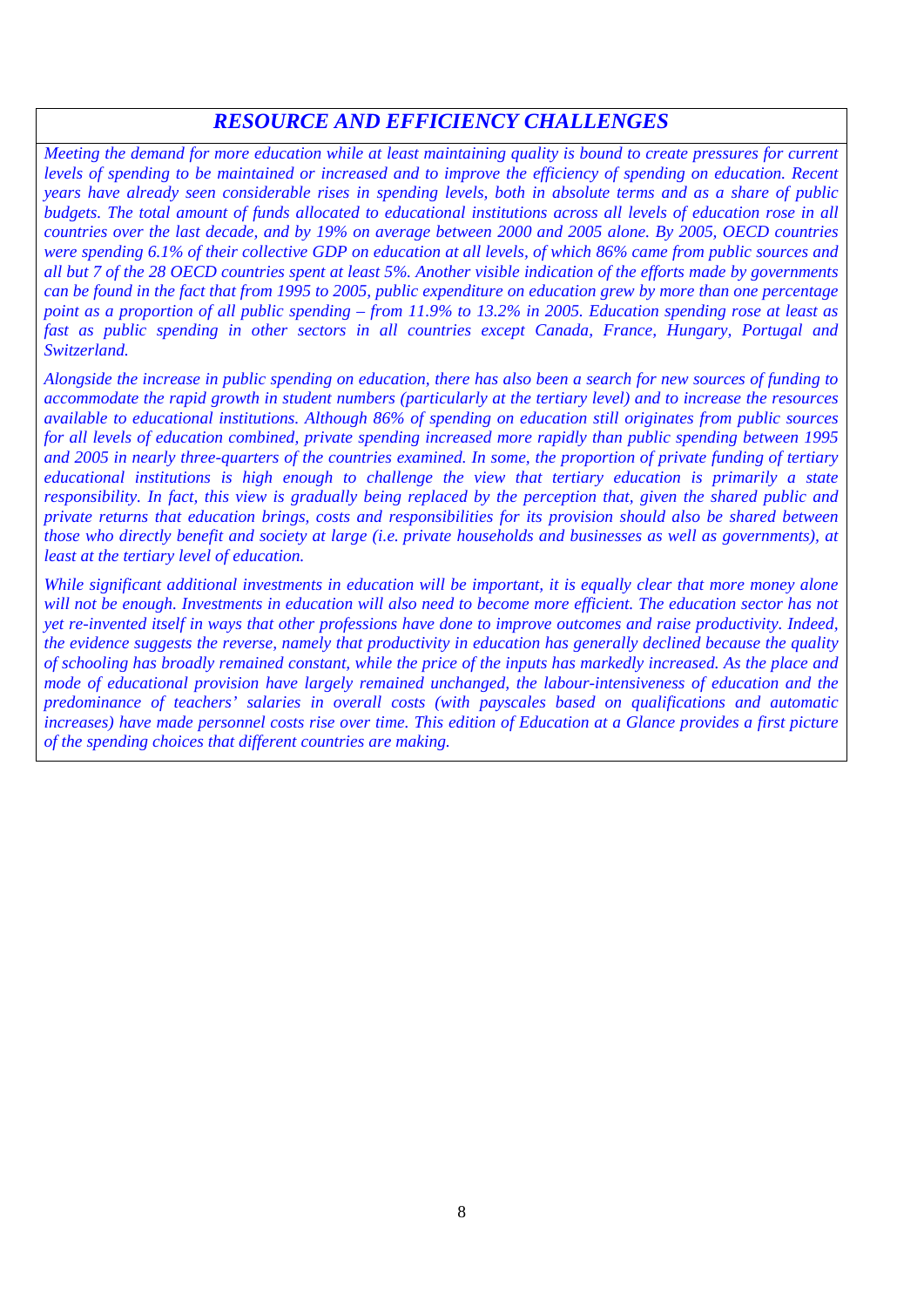| <b>Global trends</b>                                                                                                                                                                                                                                                                                                                                                                                                                                                                                                                                                                                                                                                                                                                                                                                                                                                                                                                                                                                                                                                                                                                                                                                                                                                                                                                                                                                                                                                | <b>Key results for the partner country Chile</b>                                                                                                                                                                                                                                                                                                                                                                                                                                                                                                                                                                                                                                                                                                                                                                                                                                                                                                                                                                                                                                                                                                                                                                                                                                                            |
|---------------------------------------------------------------------------------------------------------------------------------------------------------------------------------------------------------------------------------------------------------------------------------------------------------------------------------------------------------------------------------------------------------------------------------------------------------------------------------------------------------------------------------------------------------------------------------------------------------------------------------------------------------------------------------------------------------------------------------------------------------------------------------------------------------------------------------------------------------------------------------------------------------------------------------------------------------------------------------------------------------------------------------------------------------------------------------------------------------------------------------------------------------------------------------------------------------------------------------------------------------------------------------------------------------------------------------------------------------------------------------------------------------------------------------------------------------------------|-------------------------------------------------------------------------------------------------------------------------------------------------------------------------------------------------------------------------------------------------------------------------------------------------------------------------------------------------------------------------------------------------------------------------------------------------------------------------------------------------------------------------------------------------------------------------------------------------------------------------------------------------------------------------------------------------------------------------------------------------------------------------------------------------------------------------------------------------------------------------------------------------------------------------------------------------------------------------------------------------------------------------------------------------------------------------------------------------------------------------------------------------------------------------------------------------------------------------------------------------------------------------------------------------------------|
| <b>OECD</b> countries as a whole spend USD 8 553 per<br>student annually between primary and tertiary<br>education: USD 6 173 per primary student, USD 7 736<br>per secondary student and USD 15 559 per tertiary<br>student. These expenditure continue to rise.                                                                                                                                                                                                                                                                                                                                                                                                                                                                                                                                                                                                                                                                                                                                                                                                                                                                                                                                                                                                                                                                                                                                                                                                   | Spending per student is below the OECD average in<br>Chile at all levels of education, but spending on<br>education relative to GDP per capita is above the<br><b>OECD</b> average at the pre-primary and tertiary levels.                                                                                                                                                                                                                                                                                                                                                                                                                                                                                                                                                                                                                                                                                                                                                                                                                                                                                                                                                                                                                                                                                  |
| • Expenditure on educational institutions per primary,<br>secondary and post-secondary non-tertiary student<br>increased in every country and on average by 35%<br>between 1995 and 2005 during a period of<br>relatively stable student numbers.                                                                                                                                                                                                                                                                                                                                                                                                                                                                                                                                                                                                                                                                                                                                                                                                                                                                                                                                                                                                                                                                                                                                                                                                                   | • Spending per student from primary to tertiary level<br>education in Chile is, at USD 2 694, below the<br>OECD average of USD 7 527, and only above<br>spending levels of Mexico and the partner<br>countries Brazil and the Russian Federation (Table<br>$B1.1a$ ).                                                                                                                                                                                                                                                                                                                                                                                                                                                                                                                                                                                                                                                                                                                                                                                                                                                                                                                                                                                                                                       |
| • The pattern is different at the tertiary level where<br>spending per student has fallen in some cases, as<br>expenditure has not kept up with the expansion in<br>student numbers. However, from 2000 to 2005,<br>expenditure on educational institutions per tertiary<br>student increased by 11 percentage points on<br>average in OECD countries after remaining stable<br>from 1995 to 2000. Only Australia, Austria,<br>Denmark, Greece, Iceland, Mexico, Poland,<br>Portugal, Spain, Switzerland and the United<br>Kingdom saw a larger increase in expenditure on<br>educational institutions per tertiary student than in<br>GDP per capita (Tables B1.4 and B1.5).                                                                                                                                                                                                                                                                                                                                                                                                                                                                                                                                                                                                                                                                                                                                                                                       | • Below tertiary education, while OECD countries tend<br>to have increasing levels of expenditure per student<br>for all services from the pre-primary to the<br>secondary level, Chile follows the opposite trend,<br>allocating more resources<br>to<br>pre-primary<br>(USD 2 953),<br>than<br>primary<br>education<br>to<br>(USD 1936)<br>and<br>secondary<br>to<br>education<br>(USD 1 924). Expenditure levels per student for all<br>services are nevertheless higher at the tertiary<br>level, with USD 6 620, although these are still<br>about 60% of the OECD average (Table B1.1a).                                                                                                                                                                                                                                                                                                                                                                                                                                                                                                                                                                                                                                                                                                              |
| • Seven out of the 11 countries in which student<br>enrolments in tertiary education increased by more<br>than 20 percentage points between 2000 and 2005<br>have increased their expenditure on tertiary<br>educational institutions by at least the same<br>proportion over the period, whereas Hungary,<br>Sweden and the partner countries Brazil and Chile<br>did not (Table B1.5).<br>• Teacher compensation cost per student varies from<br>3.9% of GDP per capita in the Slovak Republic<br>(less than half the OECD average rate of 10.9%)<br>to over five times that rate in Portugal (20.9%,<br>nearly twice the OECD average). Four factors<br>influence these trends – salary levels, the amount<br>of instruction time for students, the amount of<br>teaching time required of teachers and average<br>class size $-$ so that a given level of compensation<br>cost per student can result from quite different<br>combinations of the four factors. For example, in<br>Korea and Luxembourg, the compensation cost<br>per student (as a percentage of GDP per capita) is<br>15.5 and 15.2%, respectively, both notably higher<br>than the OECD average. However, whereas in<br>Korea higher than average teacher salary levels<br>coupled with relatively large class sizes are the<br>main influence on this, in Luxembourg, relatively<br>low class size is the main factor which results in<br>such a high teacher compensation cost per student | However, spending relative to GDP demonstrates the<br>importance of education investment in Chile<br>• At the pre-primary level, Chile has an expenditure of<br>23% (per student relative to GDP per capita) above<br>the OECD average of 18% (Table B1.4).<br>• At both primary and secondary education, Chile has<br>expenditure per student of 15% (per student<br>relative to GDP per capita) which is below the<br>OECD averages of 21% and 26% (Table B1.4).<br>• At the tertiary level, with 52%, Chile is above the<br>OECD average of 40%. This difference is more<br>marked in tertiary-type A and advanced research<br>programmes, where Chile allocates 63% of<br>resources (compared to 42% at the OECD level),<br>than at the tertiary-type B level, where Chile<br>allocates 31% (compared to 22% at the OECD<br>average) (Table B1.4).<br>• In Chile, between 1995 and 2005, spending on<br>primary, secondary and post-secondary non-<br>tertiary education increased by 83% while<br>enrolments rose by 15%, resulting in a spending<br>increase per student of 58%. That is significantly<br>more than the OECD average increase of 34% in<br>per-student spending (Table B1.5).<br>• Chile has a cumulative expenditure per student of<br>USD 20 254 for students aged 6 to 15. This is |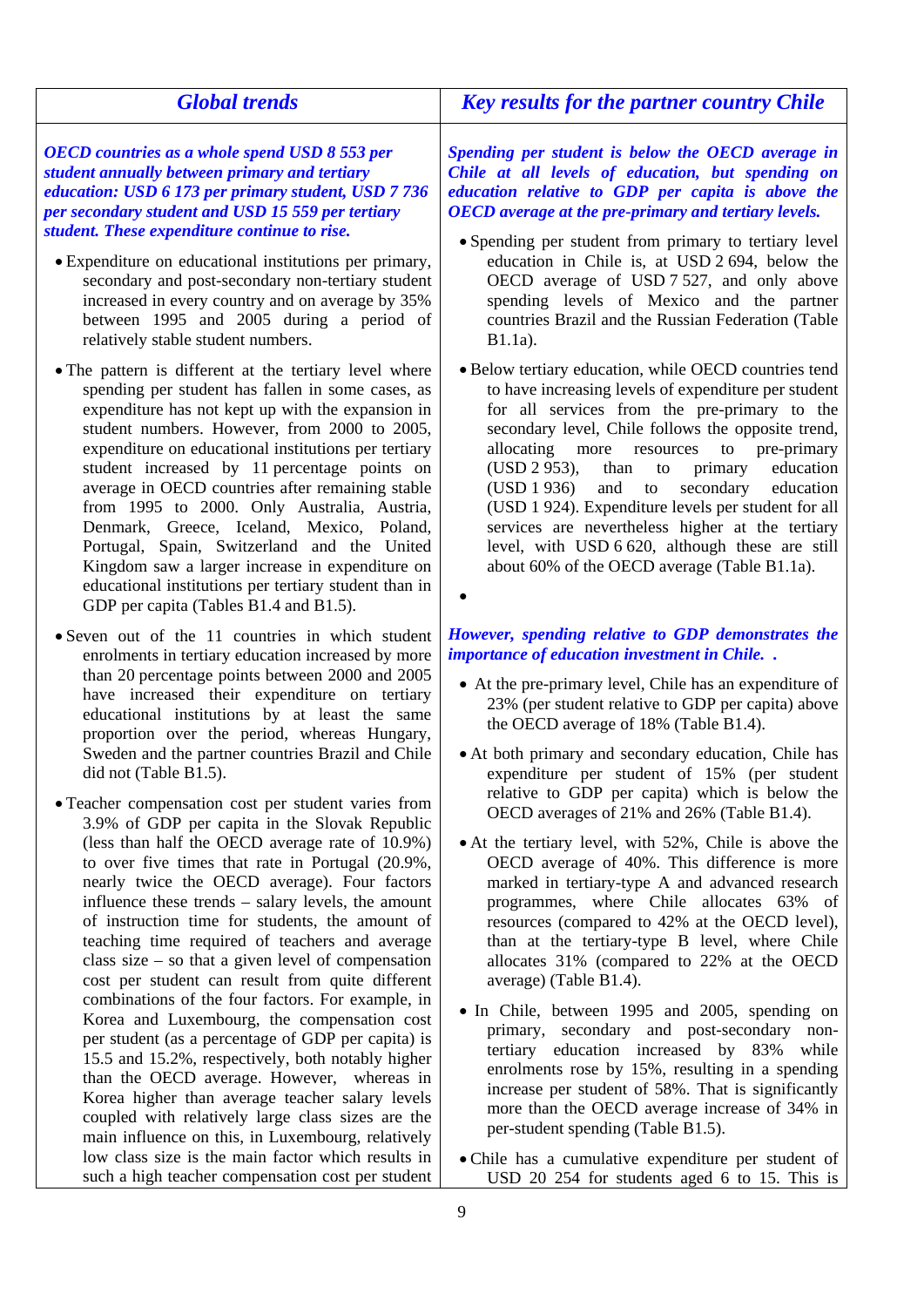(as a proportion of GDP per capita) compared to the OECD average (Table B7.2).

- In countries with the lowest compensation cost per student (as a percentage of GDP per capita) at the upper secondary level, low salary levels as a proportion of GDP is usually the main driver. This is the case in Iceland, Ireland, Norway, Poland, the Slovak Republic and Sweden. The main exception to this pattern is Mexico where teacher salary costs relative to GDP per capita are well above the OECD average but this is more than compensated for by large class sizes (Table B7.2).
- In contrast, among countries with the highest levels of compensation cost per student (Portugal, Spain, Switzerland), no single factor determines this position, but rather each of the four factors act to increase costs to varying degrees (Table B7.2).
- High spending per student cannot automatically be equated with strong performance by education systems. Spending per student up to the age of 15 in the Czech Republic is roughly one-third of, and in Korea roughly one-half of, spending levels in the United States. However, while both the Czech Republic and Korea are among the top ten performers in the PISA 2006 assessment of science achievement among 15-year-olds, the United States performs below the OECD average. Similarly, Spain and the United States perform almost equally well, but while the United States spends roughly USD 95 600 per student up to the age of 15 years, Spain only spends USD 61 860 (Table B7.1).

#### *OECD countries spend 6.1% of their collective GDP on educational institutions. The increase in spending on educational institutions between 1995 and 2005 fell behind growth in national income in nearly half of the 28 OECD countries for which data are available.*

- The highest spenders on educational institutions are Denmark, Iceland, Korea, the United States and the partner country Israel, with at least 7% of GDP accounted for by public and private spending on educational institutions, followed by Mexico and New Zealand with more than 6.5%. By contrast, seven out of 28 OECD countries for which data are available as well as three out of six partner countries spend less than 5% of GDP on educational institutions; in Greece and in the partner country the Russian Federation, the figure is 4.2 and 3.8%, respectively (Table B2.1).
- Tertiary education accounts for nearly one-third of the combined OECD expenditure on educational institutions (2.0% of the combined GDP). In

about one-third of the OECD average of USD 67 895. However, the percentage of the population aged 35-to-44-years who have attained at least upper secondary education in Chile is 52%, which is more than two-thirds of the OECD average of 71%. Chile has a similar percentage of population aged 35-to-44-years who have attained at least upper secondary education as countries allocating a higher cumulative expenditure per student, like Italy (USD 70 126), Poland (USD 32 913) and Spain (USD 61 860). The challenge for Chile remains, however, to increase the quality of education. As the PISA results show, with a score of 438 points, Chile is still below the OECD average of 500 score points (Table B7.1).

*There have been relatively important increases in education expenditure in Chile, although spending is skewed towards expenditure on tertiary education.* 

- Chile spends 5.7% of its GDP on educational institutions. This percentage is very similar to the OECD average of 5.6%. Although Chile is still below the OECD average of expenditure at the primary, secondary and post-secondary nontertiary level (3.4% compared to 3.7% of the OECD average), this is not the case at the tertiary level, where Chile's expenditure is 1.8% of GDP, whereas the OECD average is 1.4% (Table B2.1).
- Expenditure levels as a percentage of GDP in Chile are similar to levels seen in Hungary, Norway and Portugal (Table B2.1).
- In Chile, expenditure levels at all levels of education (as a percentage of GDP) recorded a rise between 1995 and 2000 from 5.1% to 6.7%, but also a slight decrease during the 2000-2006 period to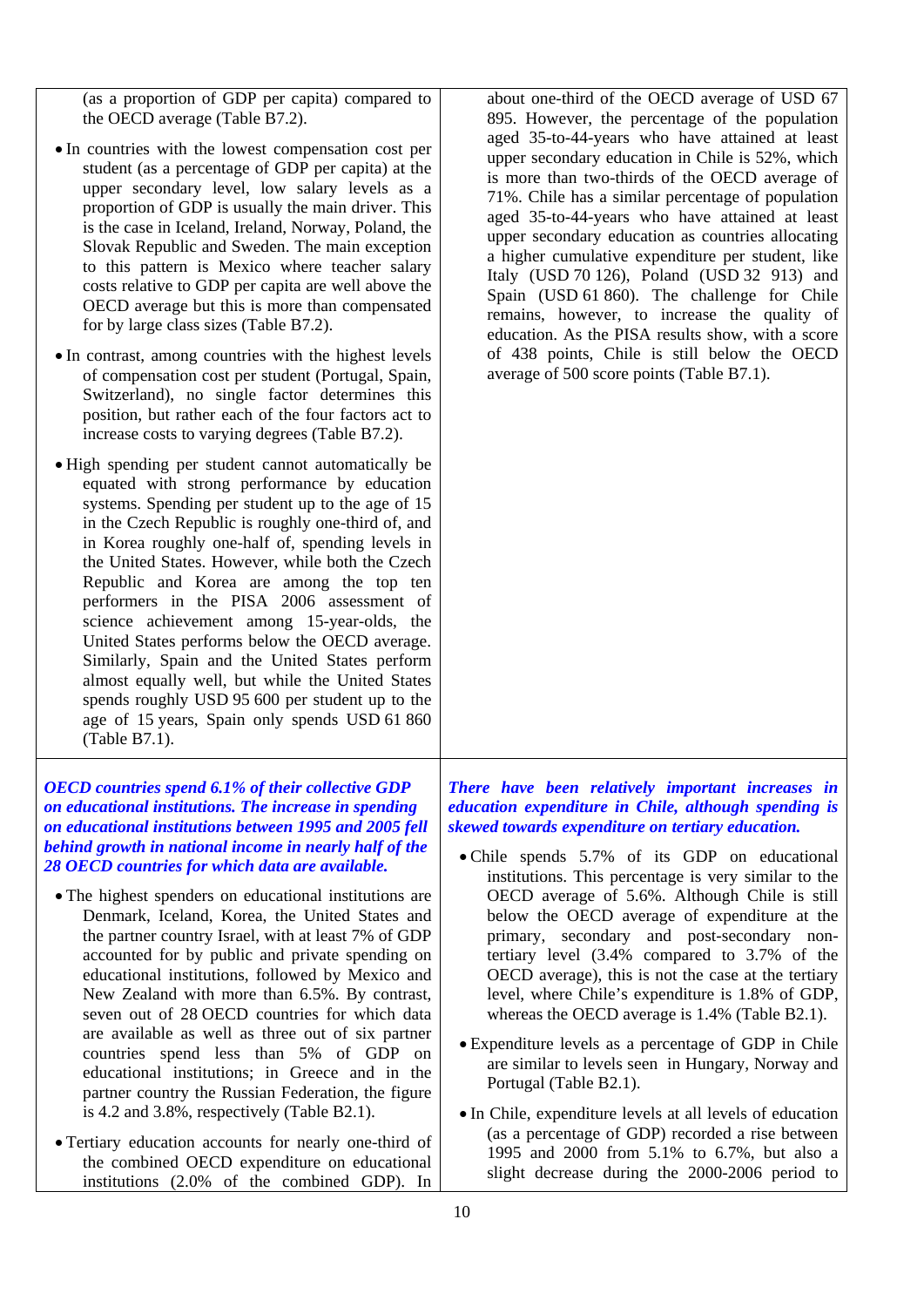| Canada and the United States expenditure at this                                                                                                                                                                                                                                                                                                                                                                                                                                                                                                                                                                                                                                                                                                                                                                                                                                                                                                                                                                                                                                                                                                                                                                                                                                                                                                                                                                                                                                                                                                                                                                                                                                                                                                              | 5.7% (Table B2.1)                                                                                                                                                                                                                                                                                                                                                                                                                                                                                                                                                                                                                                                                                                                                                                                                                                                                                                                                                                                                                                                                                                                                                                                                                                                                                                                                                                                                                                                                                                                                                                                                                                                                                                                                         |
|---------------------------------------------------------------------------------------------------------------------------------------------------------------------------------------------------------------------------------------------------------------------------------------------------------------------------------------------------------------------------------------------------------------------------------------------------------------------------------------------------------------------------------------------------------------------------------------------------------------------------------------------------------------------------------------------------------------------------------------------------------------------------------------------------------------------------------------------------------------------------------------------------------------------------------------------------------------------------------------------------------------------------------------------------------------------------------------------------------------------------------------------------------------------------------------------------------------------------------------------------------------------------------------------------------------------------------------------------------------------------------------------------------------------------------------------------------------------------------------------------------------------------------------------------------------------------------------------------------------------------------------------------------------------------------------------------------------------------------------------------------------|-----------------------------------------------------------------------------------------------------------------------------------------------------------------------------------------------------------------------------------------------------------------------------------------------------------------------------------------------------------------------------------------------------------------------------------------------------------------------------------------------------------------------------------------------------------------------------------------------------------------------------------------------------------------------------------------------------------------------------------------------------------------------------------------------------------------------------------------------------------------------------------------------------------------------------------------------------------------------------------------------------------------------------------------------------------------------------------------------------------------------------------------------------------------------------------------------------------------------------------------------------------------------------------------------------------------------------------------------------------------------------------------------------------------------------------------------------------------------------------------------------------------------------------------------------------------------------------------------------------------------------------------------------------------------------------------------------------------------------------------------------------|
| level reaches up to 40% of expenditure on<br>educational institutions (Table B2.1). Relative to<br>GDP, the United States spends over three times<br>more on tertiary education than Italy and the<br>Slovak Republic and nearly four times more than<br>the partner countries Brazil and the Russian<br>Federation.<br>• On average across OECD countries, expenditure for<br>all levels of education combined increased<br>relatively more than GDP between 1995 and 2005.<br>The increase in expenditure on educational<br>institutions as a proportion of GDP exceeded<br>0.8 percentage points over this decade in<br>Denmark, Greece, Mexico and<br>the United<br>Kingdom (Table B2.3).                                                                                                                                                                                                                                                                                                                                                                                                                                                                                                                                                                                                                                                                                                                                                                                                                                                                                                                                                                                                                                                                 | · Since 1995, Chile has experienced the greatest<br>increase in educational expenditure (92%) among<br>OECD and partner countries, after Greece (130%<br>of increase). This increase is slightly larger at the<br>tertiary level (84%) than at the primary, secondary<br>and post-secondary non-tertiary level (83%).<br>Expenditure on educational institutions as a<br>percentage of GDP in Chile has increased by 56%<br>since 1995. Furthermore, this was the highest<br>increase among OECD and partner countries after<br>Ireland, Luxembourg and the partner country of<br>Estonia (Table B2.3).                                                                                                                                                                                                                                                                                                                                                                                                                                                                                                                                                                                                                                                                                                                                                                                                                                                                                                                                                                                                                                                                                                                                                   |
| In all countries public funding on educational<br>institutions increased between 1995 and 2005.<br>However, private spending increased even more in<br>nearly three-quarters of these countries.<br>• On average over 90% of primary, secondary and<br>post-secondary non-tertiary education in OECD<br>countries, and other than in Korea no less than<br>80% is paid for publicly (Table B3.2a).<br>• In tertiary education the proportion funded privately<br>varies widely, from less than 5% in Denmark,<br>Finland and Greece, to more than 40% in<br>Australia, Canada, Japan, New Zealand and the<br>United States and in the partner country Israel, and<br>to over 75% in Korea and the partner country<br>Chile. As with tertiary graduation and entry rates,<br>the proportion of private funding can be<br>influenced by the incidence of international<br>students which form a relatively high proportion in<br>Australia and New Zealand (Table B3.2b).<br>• On average among the 18 OECD countries for which<br>trend data are available, the share of public<br>funding in tertiary institutions decreased slightly<br>from 79% in 1995 to 77% in 2000 and to 73% in<br>2005. However, the increase in private investment<br>has not displaced but complemented public<br>financing, the amount of public funding has<br>simply tended to increase at a lower rate (Table<br>B3.2b).<br>• In eight out of the 11 OECD countries with the<br>largest increase in public expenditure on tertiary<br>education between 2000 and 2005, tertiary<br>institutions charge low or no tuition fees. The<br>exceptions are Korea, the United Kingdom and the<br>United States (Indicator B5).<br>• In tertiary education, households account for most | • Private sources of funding provide an above-average<br>share of educational spending in Chile. Across all<br>levels of education combined, private sources<br>provide 47% of funding in Chile. This is well<br>above the OECD average of 15% and the highest<br>proportion of private expenditure among OECD<br>and partner countries. Between 2000 and 2005, the<br>percentage of private funding in educational<br>expenditure for all levels of education increased<br>from 45% to 47%. Also in this five-year period,<br>the share of private funding increased by 14%,<br>whereas that of public funding increased by only<br>3%. Also at all levels of education combined, 96%<br>of private sources originate from household<br>expenditure (Table B3.1).<br>• At the pre-primary level, Chile's share of private<br>funding of educational institutions is, at 31%, well<br>above the OECD average of 20%. At this level of<br>education, Chile has the seventh highest share of<br>private funding after Australia, Austria, Iceland,<br>Japan, Korea and New Zealand. At the primary,<br>secondary<br>and<br>post-secondary<br>non-tertiary<br>education level, although the percentage of private<br>sources of funds of Chile does not vary greatly<br>from that at the pre-primary level $(30\%)$ , there is a<br>significant difference with that of the OECD<br>average, which is only 8.5% (Table B3.2a).<br>This difference is larger at the tertiary education<br>level, where the private sources in Chile go up to<br>84%, whereas the OECD average is 27% (Table<br>B3.2b).<br>• [Note that private spending originates both in<br>households and other private entities and can go to<br>private as well as public institutions]. |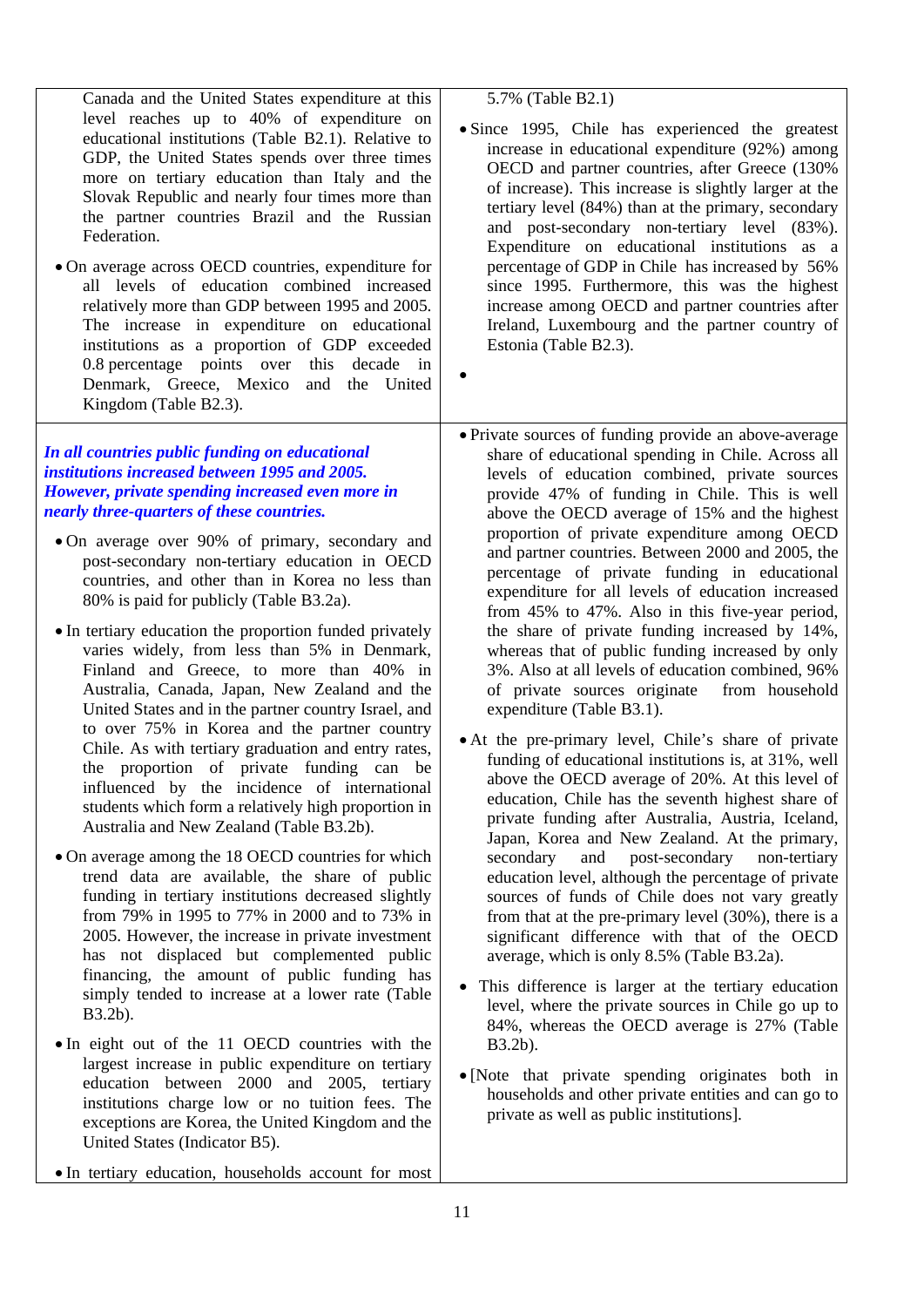| private expenditure in most countries for which<br>data are available. Exceptions are Canada, Greece,<br>Hungary, the Slovak Republic and Sweden where<br>private expenditure from entities other than<br>households is more significant (Table B3.2b).                                                                                                                                                                                                                                                                                                                                         |                                                                                                                                                                                                                                                                                                                                                                                                                                                                                                                                                                                                                                                                                                                                                                                                                                                                                        |
|-------------------------------------------------------------------------------------------------------------------------------------------------------------------------------------------------------------------------------------------------------------------------------------------------------------------------------------------------------------------------------------------------------------------------------------------------------------------------------------------------------------------------------------------------------------------------------------------------|----------------------------------------------------------------------------------------------------------------------------------------------------------------------------------------------------------------------------------------------------------------------------------------------------------------------------------------------------------------------------------------------------------------------------------------------------------------------------------------------------------------------------------------------------------------------------------------------------------------------------------------------------------------------------------------------------------------------------------------------------------------------------------------------------------------------------------------------------------------------------------------|
| On average, OECD countries devote 13.2% of total<br><i>public expenditure to education, but values for</i><br>individual countries range from 10% or below in the<br><b>Czech Republic, Germany, Italy and Japan to more</b><br>than 23% in Mexico.                                                                                                                                                                                                                                                                                                                                             | Although public spending on education<br>as a<br>percentage of GDP is low in Sweden, public<br>expenditure as a percentage of total public expenditure<br>is high compared to other OECD and partner<br><i>countries.</i>                                                                                                                                                                                                                                                                                                                                                                                                                                                                                                                                                                                                                                                              |
| • Between 1995 and 2005, education took a growing<br>share of total public expenditure in most countries,<br>and on average it also grew as fast as GDP. In<br>Denmark, the Netherlands, New Zealand, the<br>Slovak Republic and Sweden and in the partner<br>country Brazil, there have been particularly<br>significant shifts in public funding in favour of<br>education (Table B4.1).                                                                                                                                                                                                      | • At all levels of education combined, Chile has the<br>lowest share of public expenditure on education as<br>a percentage of GDP among OECD and partner<br>countries. In 1995, the share of public expenditure<br>on education for Chile was of 3%, it increased to<br>3.9% in 2000 and, in 2005, it decreased again to<br>3.2% (against an OECD average of 5.3%, 5.1%<br>and 5.4% respectively) (Table B4.1).                                                                                                                                                                                                                                                                                                                                                                                                                                                                        |
| • On average across OECD countries, 85% of public<br>expenditure on education is transferred to public<br>institutions. In two-thirds of OECD countries, as<br>well as in the partner countries Brazil, Estonia and<br>Slovenia, the share of public expenditure on<br>education going to public institutions exceeds<br>80%. The share of public expenditure transferred<br>to the private sector is larger at the tertiary level<br>than at primary to post-secondary non-tertiary<br>levels and reaches 26% on average among OECD<br>countries for which data are available (Table<br>B4.2). | • Nevertheless, with, Chile has the highest percentage<br>of public expenditure on education (16%) as a<br>percentage of total public expenditure after<br>Iceland, Mexico, New Zealand and the Slovak<br>Republic (Table B4.1).<br>• In a number of countries, at all levels of education<br>combined,<br>considerable<br>public<br>funds<br>are<br>transferred to private institutions or given directly<br>to households to spend on the institution of their<br>choice: In Chile, about 45% of public expenditure<br>on education is distributed (directly or indirectly)<br>to the private sector. This percentage is higher than<br>that of other countries that allocate more than 20%<br>of their public expenditure on education to the<br>private sector, such as: Denmark, New Zealand,<br>Norway and the United Kingdom and in the<br>partner country Israel (Table B4.2). |
| There are large differences among OECD countries in<br>the average tuition fees charged by tertiary-type A<br><i>public institutions.</i>                                                                                                                                                                                                                                                                                                                                                                                                                                                       |                                                                                                                                                                                                                                                                                                                                                                                                                                                                                                                                                                                                                                                                                                                                                                                                                                                                                        |
| • In eight OECD countries public institutions charge<br>no tuition fees, but in one-third of countries public<br>institutions charge annual tuition fees for national<br>students in excess of USD 1 500. Among the<br>EU19 countries, only the Netherlands and the<br>United Kingdom have annual tuition fees that<br>represent more than USD 1 000 per full-time<br>student; these relate to government-dependent<br>institutions (Table B5.1a).<br>• When tuition fees are charged, tertiary institutions                                                                                    | [No data available]                                                                                                                                                                                                                                                                                                                                                                                                                                                                                                                                                                                                                                                                                                                                                                                                                                                                    |
| are responsible for setting tuition fee levels in                                                                                                                                                                                                                                                                                                                                                                                                                                                                                                                                               |                                                                                                                                                                                                                                                                                                                                                                                                                                                                                                                                                                                                                                                                                                                                                                                                                                                                                        |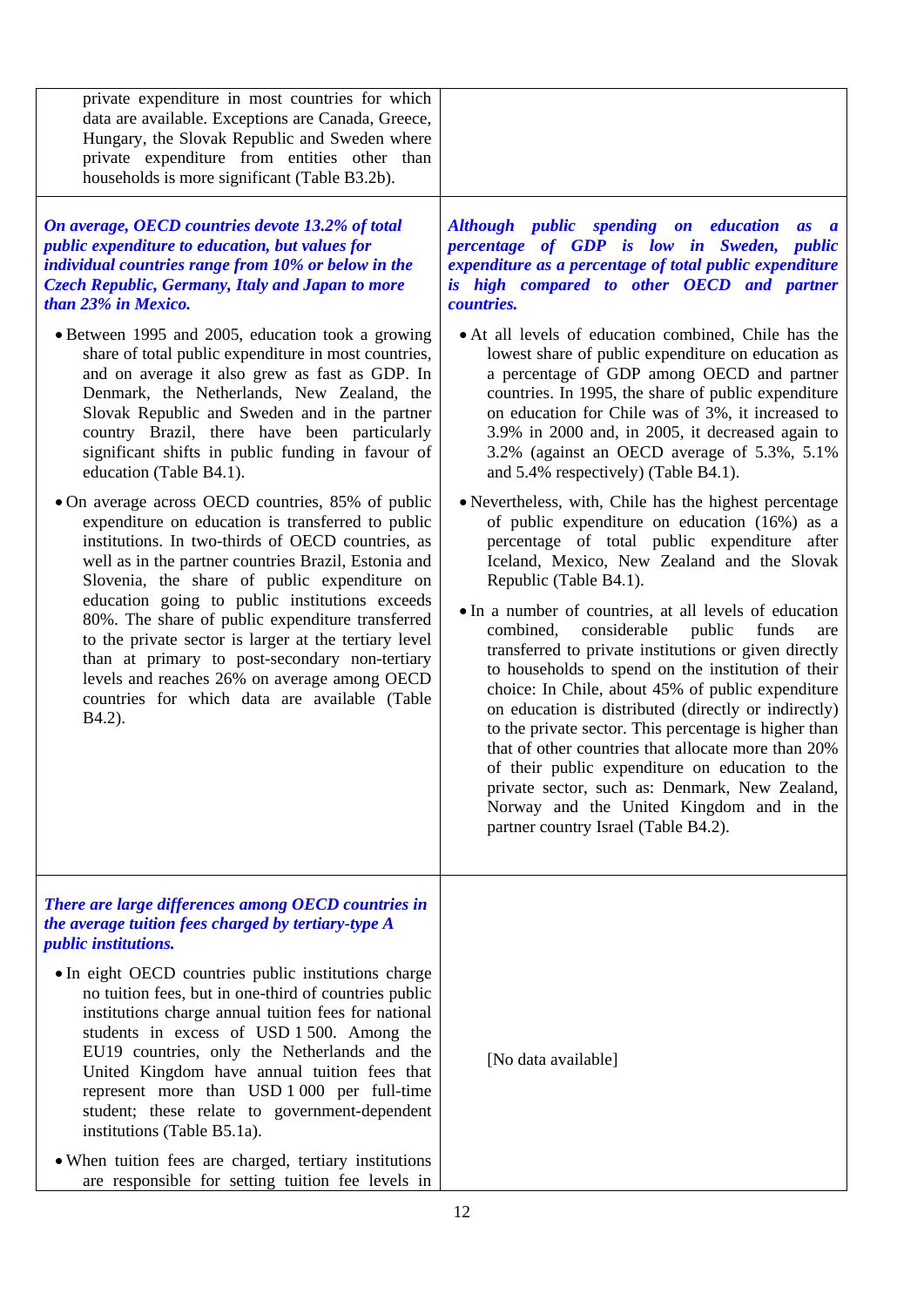almost all countries and for determining the level of tuition fees. Only Japan, the Netherlands, Spain and Switzerland have levels of tuition fees set exclusively by educational authorities (at central, regional or local levels) at least for some of their tertiary institutions (Table B5.1b).

- An average of 18% of public spending on tertiary education is devoted to supporting students, households and other private entities. In Australia, Denmark, the Netherlands, New Zealand, Norway and Sweden and the partner country Chile, public subsidies to households account for some 27% or more of public tertiary education budgets (Table B5.2).
- Low annual tuition fees charged by tertiary-type A institutions are not systematically associated with a low proportion of students who benefit from public subsidies. In tertiary-type A education, the tuition fees charged by public institutions for national students are negligible in the Nordic countries and in the Czech Republic and are low in Turkey. And yet more than 55% of the students enrolled in tertiary-type A education in these countries can benefit from scholarships/grants and/or public loans. Moreover, Finland, Norway and Sweden are among the seven countries with the highest entry rate to tertiary-type A education.
- OECD countries in which students are required to pay tuition fees and can benefit from particularly large public subsidies do not show lower levels of access to tertiary-type A education than the OECD average. For example, Australia (82%) and New Zealand (79%) have among the highest entry rates to tertiary-type A education, and the Netherlands (59%) and the United States (64%) are above the OECD average. The United Kingdom (51%) and partner country Chile (48%) are just below the OECD average (54%), although entry to tertiarytype A education increased by 4 and 6 percentage points, respectively, between 2000 and 2005 in these countries.

#### *Instruction time, teachers' salaries, and studentteacher ratios vary widely among countries, which affects the level of expenditure per student.*

• The choices countries make about how many hours and years students spend in the classroom and the subjects they study reflect national priorities and preferences. Budgetary considerations also help shape education: Teachers' salaries represent the largest single cost in providing school education and, as such, are a critical consideration for policy-makers striving to both maintain the quality of education and to contain spending. While class

#### *Chile has comparatively low teacher salaries, but high teaching loads…*

• Chile, along with the Czech Republic, Hungary, Mexico, Turkey, Estonia and Israel has both comparatively low teacher salaries and low GDP per capita when compared to the OECD average (Chart D3.2 and table D3.1), but at the same time, with 864 hours, Chile has one of the highest hours of net teaching time across OECD and partner countries (Table D3.1 and D4.1).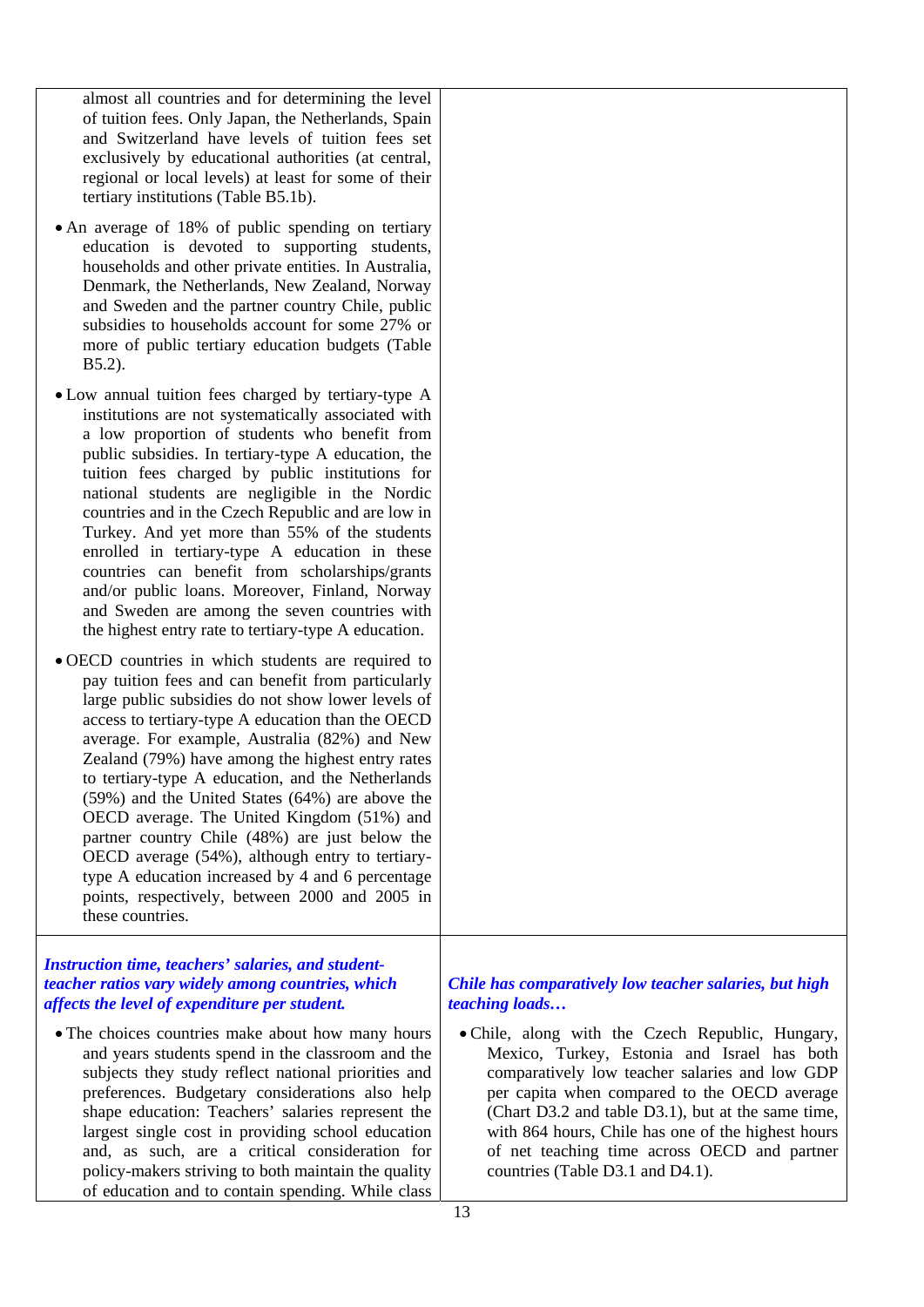size has become a hot topic in many OECD countries, evidence on its impact on student performance is mixed.

- Differences in teachers' salaries, along with other factors such as student-to-staff ratios (see Indicator D2), provide some explanation of the differences in expenditure per student (see Indicators B1 and B7).
- Salaries of teachers with at least 15 years experience at the lower secondary level range from less than USD 15 000 in Hungary and in partner countries Chile and Estonia to USD 51 000 or more in Germany, Korea and Switzerland, and exceed USD 90 000 in Luxembourg (Table D3.1).
- Salaries for teachers with at least 15 years experience in lower secondary education are over twice the GDP per capita in Korea, whereas in Norway, and in partner countries Estonia and Israel, salaries are 75% or less than the GDP per capita.
- Teachers' salaries have risen in real terms between 1996 and 2006 in virtually all countries, with the largest increases in Finland, Hungary and Mexico (and in starting salaries in Australia) and in partner country Estonia. Salaries at the primary and upper secondary levels in Spain fell in real terms over the period, although they remain above the OECD average (Tables D3.1 and D3.2).
- On average in OECD countries, upper secondary teachers' salaries per teaching hour exceed those of primary teachers by 44%; the difference is 5% or less in New Zealand, Scotland and the partner country Chile and is equal to or greater than 75% in Denmark and the Netherlands (Table D3.2).

*The average class size in primary education is slightly more than 21 students per class, but varies from 32 in Korea, to fewer than half that number in Luxembourg and the partner country the Russian Federation.* 

- The average class size in lower secondary education is 24 students per class, but varies from about 30 or more in Japan, Korea and Mexico and the partner countries Brazil, Chile and Israel, to 20 or fewer in Denmark, Iceland, Ireland (public institutions), Luxembourg and Switzerland and the partner country the Russian Federation.
- From 2000 to 2006, average class size did not vary significantly, but differences in class size among OECD countries seem to have diminished. Class size tends to have decreased in countries that had relatively large class sizes in 2000 (such as Japan, Korea and Turkey) whereas it tends to have increased in countries with relatively small class

• From primary to lower secondary education, teachers' salaries in Chile vary according to the teacher's career status and not according to the educational level attained: starting salaries are USD 10 922, mid-term career salaries are USD 12 976, and top of scale salaries of USD17 500 (Table D3.1).

- At the upper secondary level, starting salaries for teachers are the same as at the primary and lower secondary levels. However, mid-term career and top of scale salaries are USD 603 and
- USD 821 higher at upper secondary than at primary and lower secondary education (Table D3.1)
- Salaries at top of the scale at the primary and lower secondary levels are 60% higher than that of at the starting level. At the upper secondary level, the difference between starting and the top end of scale salary is of 68%, which is similar to the OECD average (Table D3.1).

*Class sizes in Chile are among the largest in the OECD and partner countries, and are slightly larger in private institutions than in public institutions.* 

- At the primary education level, Chile has one of the largest class sizes among OECD and partner countries, with 31 students (about 9 students more than the OECD average) (Table D2.1).
- At the lower secondary education level, Chile has the fifth largest class size after Japan, Korea and the partner countries Brazil and Israel.
- At both educational levels, class sizes in private institutions in Chile are larger than in public institutions by about 2 students. Other countries that have a few more students in private rather than public institutions (at primary and lower secondary educational level) are Australia, Austria, France, Germany, Greece, Italy, Japan, Luxembourg,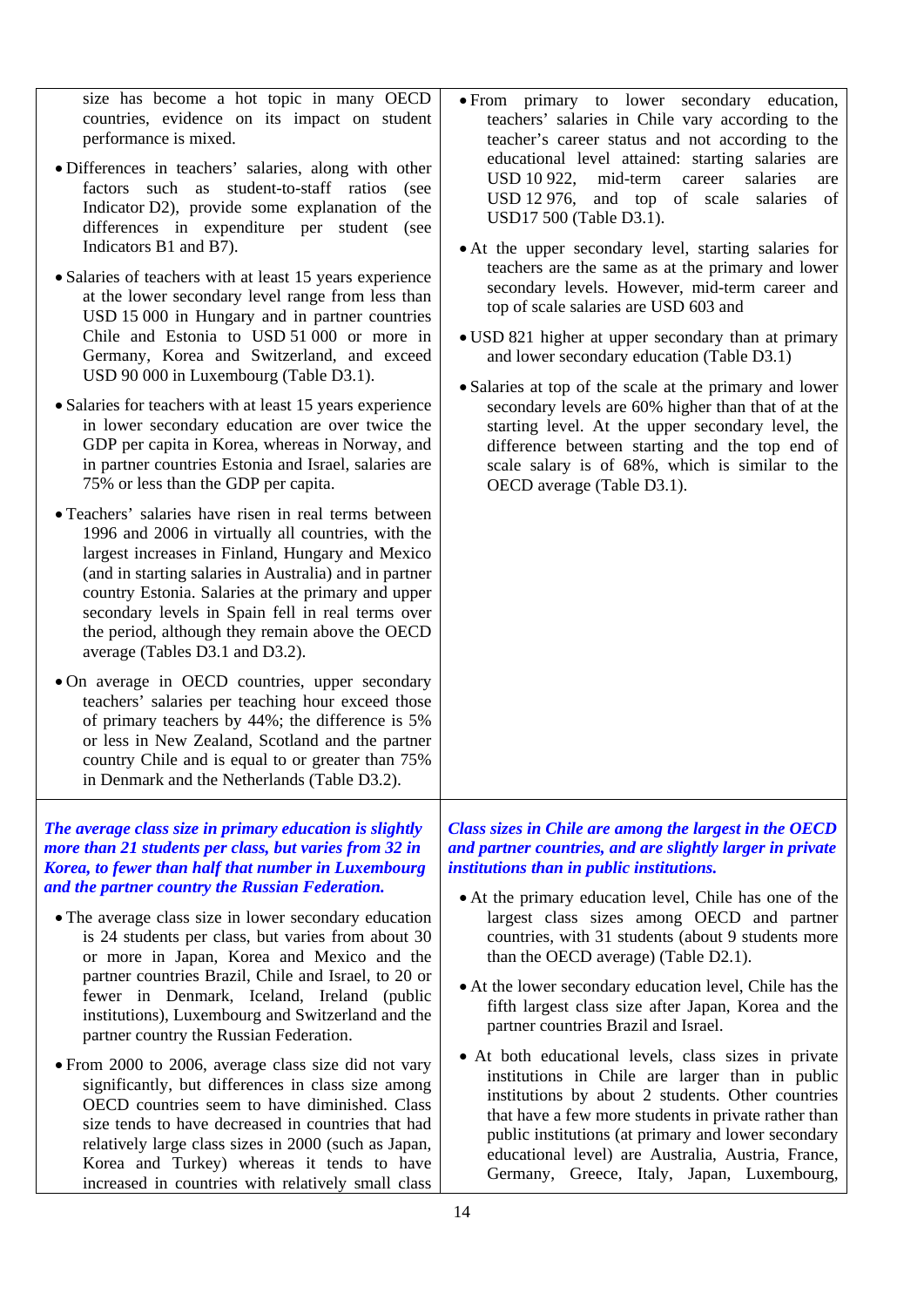| sizes (such as Iceland).                                                                                                                                                                                                                                                                                                                                                                                                                                                                                                                                                                                                                                                                                                                                                                                                                                                                                                                                                                                                                                                                                                                                                                                            | Portugal and Spain (Table D2.1).                                                                                                                                                                                                                                                                                                                                                                                                                                                                                                                                                                                                                                                                                                                                                                                                                                                                                                                                                                                                                      |
|---------------------------------------------------------------------------------------------------------------------------------------------------------------------------------------------------------------------------------------------------------------------------------------------------------------------------------------------------------------------------------------------------------------------------------------------------------------------------------------------------------------------------------------------------------------------------------------------------------------------------------------------------------------------------------------------------------------------------------------------------------------------------------------------------------------------------------------------------------------------------------------------------------------------------------------------------------------------------------------------------------------------------------------------------------------------------------------------------------------------------------------------------------------------------------------------------------------------|-------------------------------------------------------------------------------------------------------------------------------------------------------------------------------------------------------------------------------------------------------------------------------------------------------------------------------------------------------------------------------------------------------------------------------------------------------------------------------------------------------------------------------------------------------------------------------------------------------------------------------------------------------------------------------------------------------------------------------------------------------------------------------------------------------------------------------------------------------------------------------------------------------------------------------------------------------------------------------------------------------------------------------------------------------|
| Students in OECD countries are expected to receive,<br>on average, 6 907 hours of instruction between the<br>ages of 7 and 14, of which 1 591 hours take place<br>between ages 7 and 8, 2 518 between ages 9 and 11,<br>and 2 798 between ages 12 and 14. The large majority<br>of intended hours of instruction are compulsory.<br>• In OECD countries, 7-to-8-year-olds receive an<br>average of 770 hours per year of compulsory<br>instruction time and 796 hours per year of<br>intended instruction time in the classroom. Those<br>aged 9 to 11 receive about 40 compulsory hours<br>more per year than 7-to-8-year-olds and those<br>aged 12 to 14 receive just over 86 hours more per<br>year than 9-to-11-year-olds (Table D1.1).<br>• On average across OECD countries, the teaching of<br>reading, writing and literature, mathematics and<br>science represents nearly 50% of the compulsory<br>instruction time for 9-to-11-year-olds and 40% for<br>12-to-14-year-olds. For 9-to-11-year-olds, the<br>proportion of compulsory curriculum devoted to<br>reading, writing and literature varies widely from<br>13% in Australia to 30% or more in France,<br>Mexico and the Netherlands (Table D1.2). | <b>Because of the high numbers of instruction hours that</b><br>Chilean students receive, they devote more time to<br>reading, writing and literature, mathematics and<br>science than OECD average students.<br>• Among OECD and partner countries, Chile has the<br>highest number of hours of compulsory instruction<br>time. From ages 7-to-14-years, Chilean students<br>must follow 1 094 hours of instruction per year,<br>which is above the OECD average that ranges<br>from 770 hours for 7-to-8-year-olds to 896 hours<br>for 12-to-14-year-olds. At age 15, students must<br>follow 1210 hours of compulsory instruction,<br>which is at least 300 hours more than the OECD<br>average (Table D1.1).<br>• Nevertheless, Chilean students have relatively more<br>freedom in their compulsory curriculum. About<br>79% of instruction time is devoted to compulsory<br>core curriculum (compared to 91% among OECD<br>countries) and 21% to compulsory flexible<br>curriculum (compared to only 4% among OECD<br>countries) (Table D1.2a). |
|                                                                                                                                                                                                                                                                                                                                                                                                                                                                                                                                                                                                                                                                                                                                                                                                                                                                                                                                                                                                                                                                                                                                                                                                                     | • At 9-to-11-years-olds, students will spend 44% of<br>compulsory curriculum instruction time devoted to<br>reading, writing and literature, mathematics and<br>science. This percentage is slightly below the<br>OECD average of 48%. As for the time allocated<br>to other subjects, 10% of time is spent on arts; 7%<br>on both technology and physical education, ; 5%<br>on religion; 4% on social sciences; and 2% on<br>modern foreign languages (D1.2a).                                                                                                                                                                                                                                                                                                                                                                                                                                                                                                                                                                                      |
|                                                                                                                                                                                                                                                                                                                                                                                                                                                                                                                                                                                                                                                                                                                                                                                                                                                                                                                                                                                                                                                                                                                                                                                                                     | • Although the percentage of instruction time of their<br>curriculum dedicated to reading, writing and<br>literature, mathematics and science is lower than<br>the OECD average, given that instruction time as a<br>whole is higher than the OECD average, Chilean<br>students actually receive more absolute hours of<br>instruction on these subjects compared to other<br>students across the OECD Chilean students<br>receive a total of 481 hours of instruction in<br>reading, writing and literature, mathematics and<br>science, while the OECD average is 389 hours                                                                                                                                                                                                                                                                                                                                                                                                                                                                         |

• At ages 12-to-14-years, the percentage of compulsory curriculum time of instruction devoted to reading, writing and literature, mathematics and science is 37% (equivalent to 405 hours of instruction time), which is also slightly below the OECD average of 39% (equivalent to 350 hours of instruction time). At this age s in Chile, the percentage of instruction time used for social studies and modern foreign

(Tables D1.1 and D1.2a)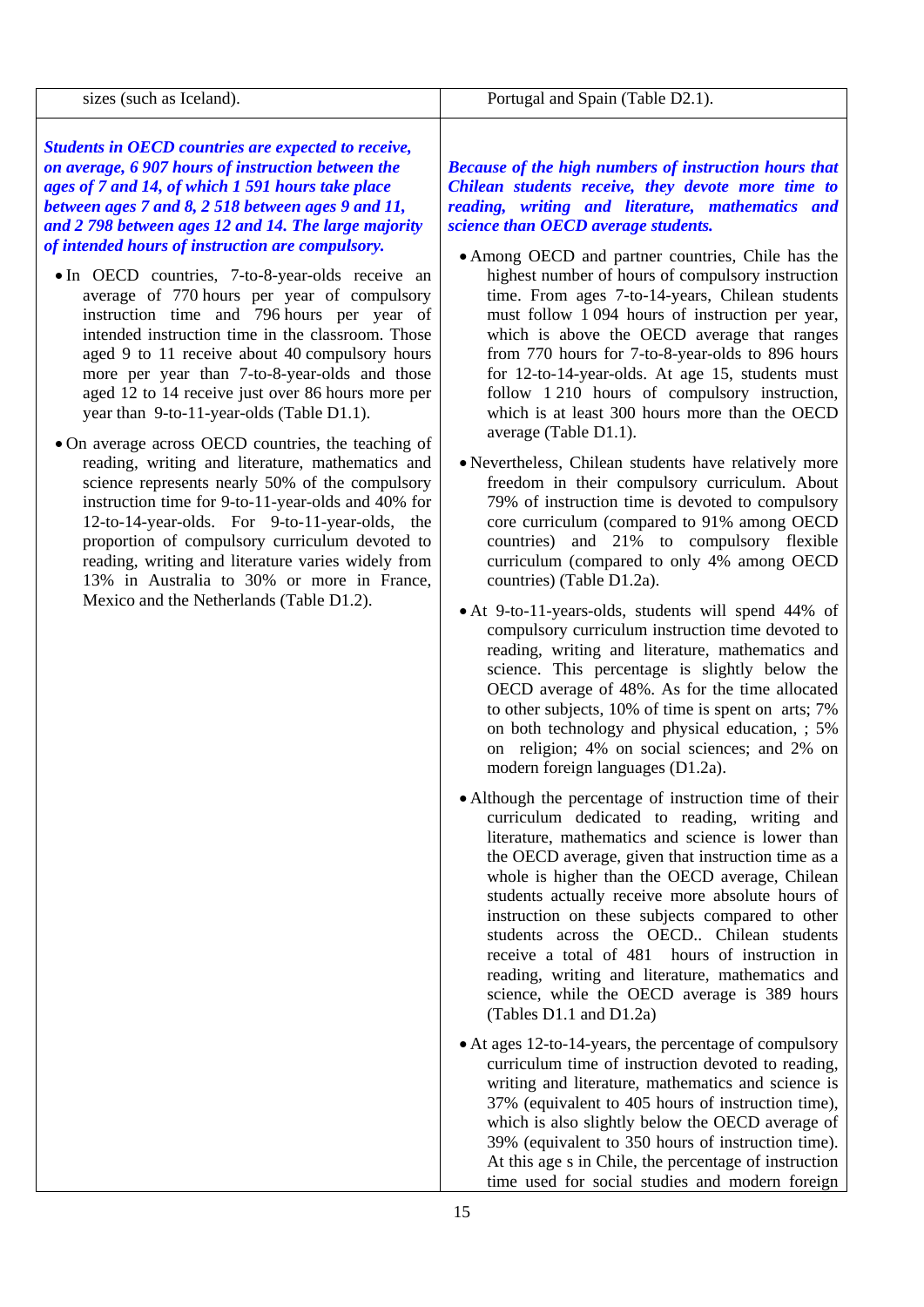languages goes up to 11% and 7% respectively (Table D1.1 and D1.2b).

#### *The number of teaching hours in public lower secondary schools averages 717 hours a year but ranges from 548 hours in Korea to over 1 000 in Mexico (1 047) and the United States (1 080).*

- The number of teaching hours in public primary schools averages 812 per year (9 more than in 2005), but ranges from less than 650 in Denmark, Turkey and the partner country Estonia to 1 080 in the United States (Table D4.1).
- The average number of teaching hours in upper secondary general education is 667, but ranges from 364 in Denmark to 1 080 in the United States (Table D4.1).
- The composition of teachers' annual teaching time, in terms of days, weeks and hours per day, varies considerably. For instance, while teachers in Denmark teach for 42 weeks per year (in primary and secondary education) and teachers in Iceland for 35-36 weeks per year, teachers in Iceland have more total annual teaching time (in hours) than teachers in Denmark (Table D4.1).
- Regulations concerning teachers' working time also vary. In most countries, teachers are formally required to work a specific number of hours; in some, teaching time is only specified as the number of lessons per week and assumptions may be made on the amount of non-teaching time required per lesson (at school or elsewhere). For example, in Belgium (Fr.), additional non-teaching hours at school are set at the school level; the government only defines the minimum and maximum number of teaching periods per week at each level of education.

*The teaching load in Chile is high compared to levels across the OECD and partner countries. This is valid for net teaching hours, days and weeks of instruction.* 

- Chile, along with the other partner country Slovenia, requires 192 days of instruction for primary teachers. This is well above the OECD average of 187 days, and represents one of the highest levels (number of days of instruction) across the OECD and partner countries after Australia, the Czech Republic, Denmark, Germany, Greece, Korea, Mexico, the Netherlands, New Zealand, and the partner country Brazil (Table D4.1).
- Also at the primary level, the 40 weeks of instruction time required for teachers in Chile (as well as Australia, the Czech Republic, Germany, Greece, the Netherlands and the partner countries Brazil and Slovenia) is above the OECD average of 38 weeks. Only Denmark and Mexico, with 42 weeks, and the partner country Israel, with 43 weeks, have a higher number of required weeks of instruction time (Table D4.1).
- In Chile, the required net teaching time in hours is also above the OECD average at all educational levels (864, compared to the OECD average of 812, 717 and 667 hours at the primary, lower and upper secondary levels). Only the working time required at school in hours is slightly below the OECD average (Table D4.1).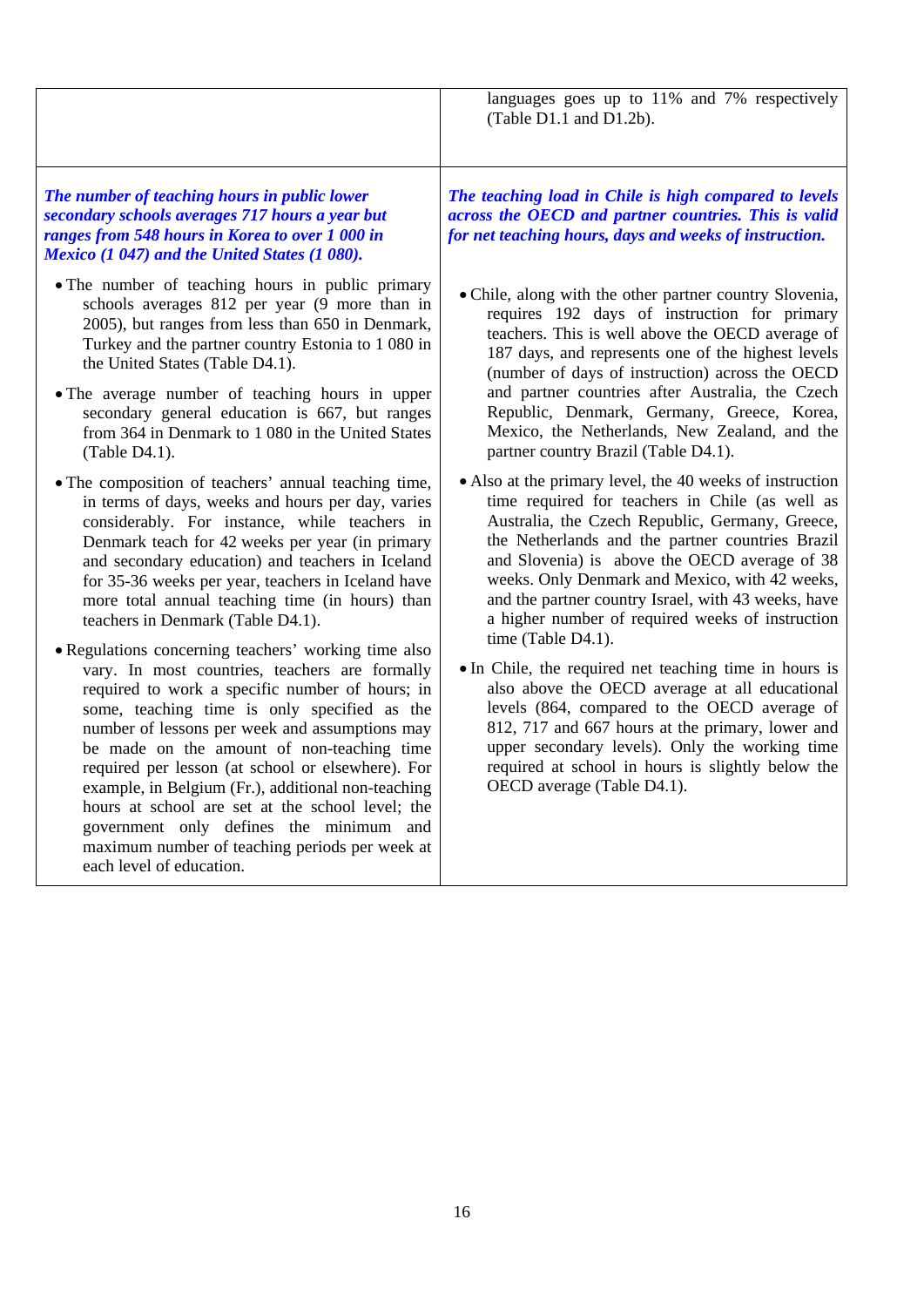### *EQUITY CHALLENGES*

*While individuals with high level qualifications continue to see strong labour-market returns, those without strong*  baseline qualifications, defined by the OECD as those who have not attained a qualification at the upper *secondary level, have seen rapidly deteriorating labour-market prospects in most countries. It is therefore increasingly important for education and training systems to ensure that young adults leave schools with strong baseline qualifications or attain these subsequently. Education at a Glance 2008 provides a range of indicators on disparities in educational attainment and their labour-market consequences.*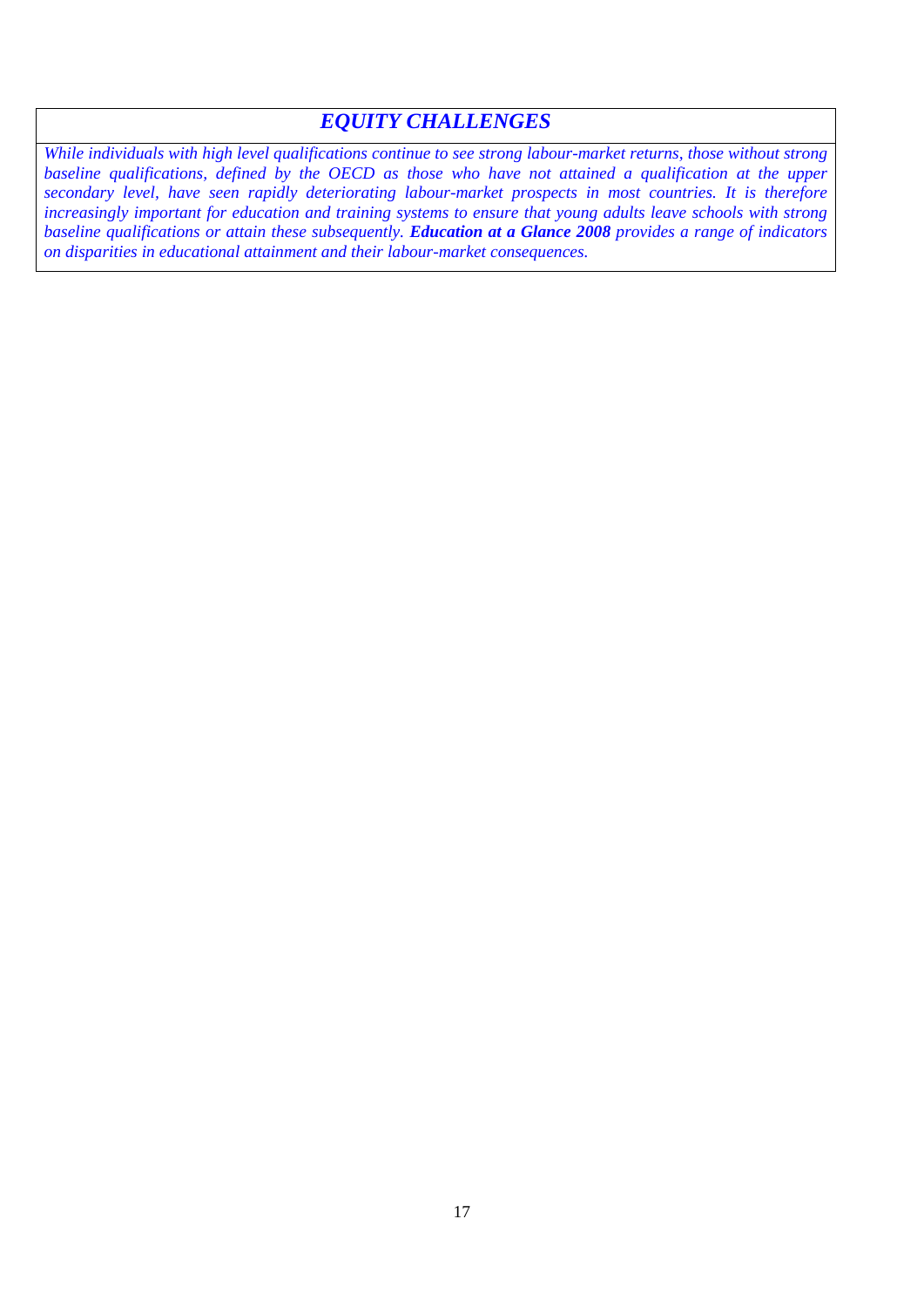| <b>Global trends</b>                                                                                                                                                                                                                                                                                                                                                                                                                                                                                                                                                                                                                                                                                                                                                                                                                                                                                                                                                                                                                                                                                                                                                                                                                                                                                                                                                                                                                                                                                                                                                                                                                                                                                                                                                              | <b>Key results for the partner country Chile</b>                                                                                                                                                                                                                                                                                                                                                                                                                                                                                                                                                                                                                                                                                                                                                                                                                                              |
|-----------------------------------------------------------------------------------------------------------------------------------------------------------------------------------------------------------------------------------------------------------------------------------------------------------------------------------------------------------------------------------------------------------------------------------------------------------------------------------------------------------------------------------------------------------------------------------------------------------------------------------------------------------------------------------------------------------------------------------------------------------------------------------------------------------------------------------------------------------------------------------------------------------------------------------------------------------------------------------------------------------------------------------------------------------------------------------------------------------------------------------------------------------------------------------------------------------------------------------------------------------------------------------------------------------------------------------------------------------------------------------------------------------------------------------------------------------------------------------------------------------------------------------------------------------------------------------------------------------------------------------------------------------------------------------------------------------------------------------------------------------------------------------|-----------------------------------------------------------------------------------------------------------------------------------------------------------------------------------------------------------------------------------------------------------------------------------------------------------------------------------------------------------------------------------------------------------------------------------------------------------------------------------------------------------------------------------------------------------------------------------------------------------------------------------------------------------------------------------------------------------------------------------------------------------------------------------------------------------------------------------------------------------------------------------------------|
| In most OECD countries, virtually everyone now has<br>access to at least 12 years of formal education and<br>full enrolment (defined here as enrolment rates<br>exceeding 90%) tends to begin between the ages of 5<br>and 6, but there is significant variability both at the<br>beginning and ending of initial education.<br>• At least 90% of students are enrolled in education<br>in an age range spanning 14 or more years in<br>Belgium, France, Germany, Hungary, Iceland,<br>Japan, Norway and Spain. In contrast, Mexico<br>and Turkey have enrolment rates exceeding 90%<br>for only nine and six years, respectively; the<br>corresponding figure for the partner country the<br>Russian Federation is nine years (Table C2.1).<br>• Enrolment rates for children 4 years or younger<br>range from less than 25% in Korea and Turkey<br>to over 90% in Belgium, Denmark, France,<br>Germany, Iceland, Italy, New Zealand, Spain<br>and the United Kingdom (Table C2.1). Young<br>children are more likely to be enrolled in the<br>countries of the European Union than in other<br>OECD countries (the enrolment rate for 3-to-4-<br>year-olds averages 76.7% for the EU19, while<br>the OECD average is $69.4\%$ ) (Table C2.1).<br>• Enrolment rates for 15-to-19-year-olds increased<br>on average from 74 to 81% from 1995 to 2006.<br>In Belgium, Greece and Poland, and the partner<br>country Slovenia, they reached more than 90% in<br>2006 (in Belgium they had already reached this<br>level in 1995). The pattern is similar for 20-to-<br>29-year-olds, an age group in which most<br>students are enrolled in tertiary education;<br>between 1995 and 2006, their enrolment rates<br>increased in all OECD countries except Portugal<br>(Table C2.2). | Chilean students have one of the longest<br>formal<br>ending ages of compulsory education (18-years-old).<br>• At 18-years-old, which corresponds to the typical age<br>of graduation from upper-secondary education,<br>Chilean students have one of the largest ending<br>ages of compulsory education. This ending age is<br>shared by Belgium, Canada, Germany and the<br>Netherlands. Nevertheless, 90% of the population<br>usually follows 10 years of education, this being<br>from 7-to-16-years-old (similar number of years as<br>Brazil, where the ending age of compulsory<br>education is 14 years) (Table A2.2 and C2.1).<br>• However, from the available data, it is observed that<br>among 15-to-19-year-olds, enrolment rates have<br>increased by 8 percentage points since 1995. This<br>is the ninth highest increase among OECD and<br>partner countries (Table C2.2). |
| The proportion of individuals who have completed<br>upper secondary education has been growing in<br>almost all OECD countries and is now the norm<br>among the younger cohorts, but a significant<br>minority remains left out.<br>• In the last 11 years, the proportion of students<br>graduating from upper secondary programmes<br>has increased by seven percentage points on<br>average in OECD countries with available data.<br>In 17 of 24 OECD countries, the ratio of upper<br>secondary graduates to the population at the<br>typical age of graduation is 80% or higher and in<br>the Czech Republic, Finland, Germany, Greece,<br>Iceland, Japan, Korea and Norway it exceeds<br>90%. However, in Luxembourg, Mexico, New                                                                                                                                                                                                                                                                                                                                                                                                                                                                                                                                                                                                                                                                                                                                                                                                                                                                                                                                                                                                                                          | Chile has also made advances in attainment and<br>graduation levels from upper secondary education.<br>• In Chile, twice the population in the age cohort 25-to-<br>34-years-old attains upper secondary education<br>(64%), compared with population from the older<br>age cohort (55-to-64 years old) (32%) (Table<br>$A1.2$ ).<br>• From 1995 to 2005, there has been an increase in the<br>graduation rates at the upper secondary level from<br>46% of the population to 73%, with a slight<br>decrease to 71% in 2006. The greatest increase was<br>in the 1995-2000 period, when graduation rates<br>increased 17 percentage points, compared to the<br>period 2000-2005, when this increase was of only                                                                                                                                                                               |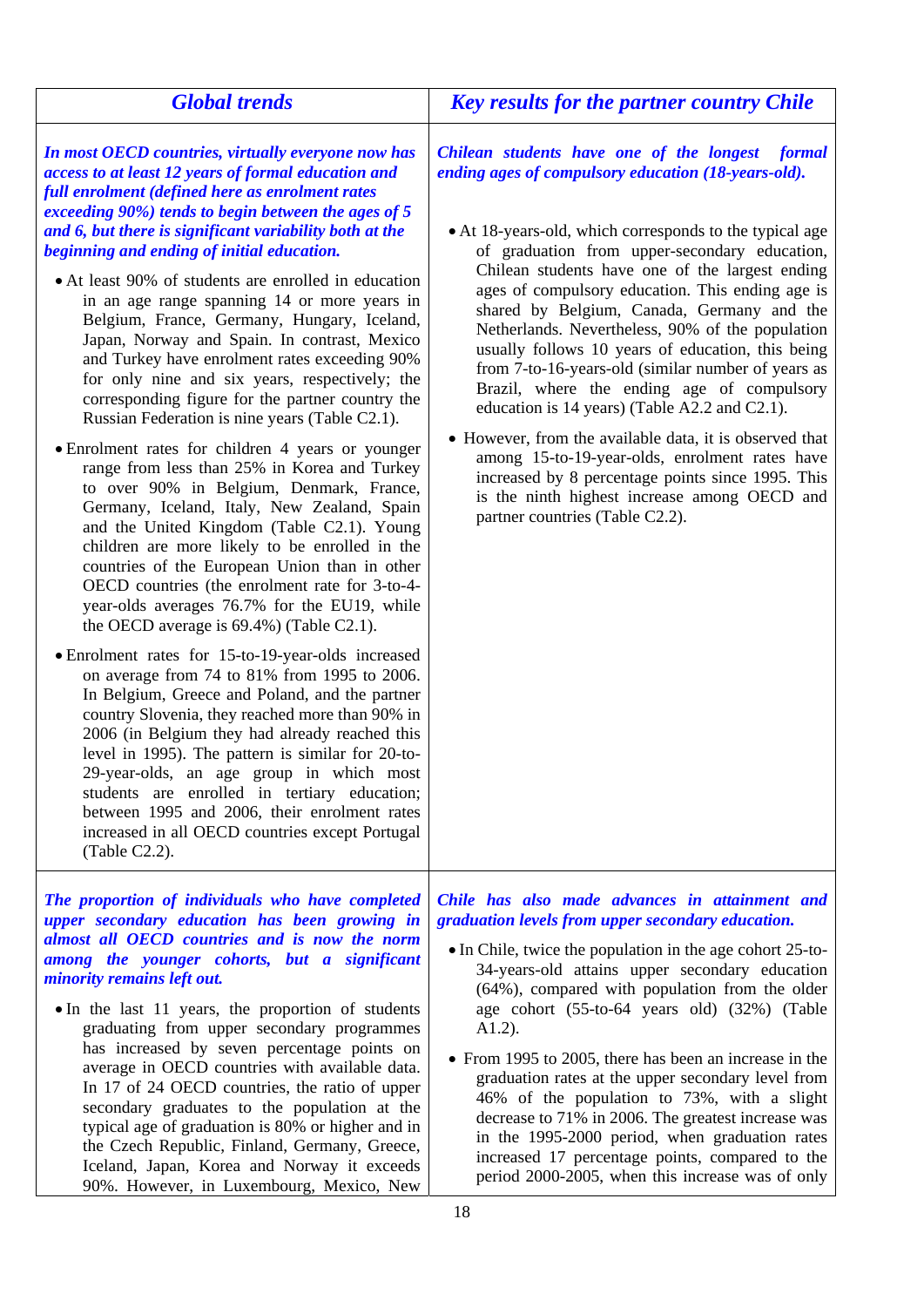| Zealand, Spain, Sweden, Turkey and the United<br>States more than 20% leave school without<br>attaining an upper secondary degree (Tables<br>A1.2 and A2.2).                                                                                                                                                                                                                                                                                                                                                       | 10 percentage points. In 2006, graduation rates in<br>Chile were below the OECD average of 83% and<br>above those of Mexico and Turkey (Table A2.2). |
|--------------------------------------------------------------------------------------------------------------------------------------------------------------------------------------------------------------------------------------------------------------------------------------------------------------------------------------------------------------------------------------------------------------------------------------------------------------------------------------------------------------------|------------------------------------------------------------------------------------------------------------------------------------------------------|
| • Those who have attained at least upper secondary<br>education enjoy substantial earnings advantages<br>(Chart A9.4). For many countries, the earnings<br>disadvantage of those without upper secondary<br>qualifications has significantly worsened (Table<br>$A9.2a$ ).                                                                                                                                                                                                                                         | [No data available]                                                                                                                                  |
| • Gender differences in employment and and<br>unemployment rates are largest among those<br>without upper secondary education (Chart A8.1)                                                                                                                                                                                                                                                                                                                                                                         |                                                                                                                                                      |
| Some countries have been successful in improving<br>educational opportunities among youths in difficult<br><i>labour-market situations.</i>                                                                                                                                                                                                                                                                                                                                                                        |                                                                                                                                                      |
| • Most OECD countries have expanded their<br>education system to accommodate more of the<br>cohorts.<br>For 15-to-19-year-olds,<br>younger<br>recruitment to education has largely taken place<br>among individuals outside the labour market (not<br>in education or employment) and to a lesser<br>extent among employed individuals. With few<br>exceptions, policies to expand education systems<br>have thus helped to lower unemployment and<br>inactivity among young adults (Tables C4.2a and<br>$C4.3$ ). | [No data available]                                                                                                                                  |
| • The 15-to-19-year-old population that is not in<br>education is generally associated with being<br>unemployed or out of the labour force. Some<br>countries are better able than others to provide<br>employment for young adults with relatively low<br>educational attainment. In Iceland, Japan and<br>Norway, more than 70% of this age group not in<br>education have employment (Tables C4.2a and<br>$C4.3$ ).                                                                                             |                                                                                                                                                      |
| • On average, completing upper secondary education<br>reduces unemployment among 20-to-24-year-<br>olds by 7.4 percentage points and that of 25-to-<br>29-year-olds by 6.8 percentage points. The lack<br>of an upper secondary qualification is clearly a<br>serious impediment to finding employment, and<br>a tertiary qualification further increases the<br>likelihood of job seekers finding employment<br>(Tables C4.2a and C4.3).                                                                          |                                                                                                                                                      |
| Continuing education and training often does not<br>reach those who need it most.                                                                                                                                                                                                                                                                                                                                                                                                                                  | [No data available]                                                                                                                                  |
| non-formal<br>$\bullet$ In<br>countries,<br>continuing<br>many<br>education and training now also plays a<br>significant role in raising the stock of knowledge                                                                                                                                                                                                                                                                                                                                                    |                                                                                                                                                      |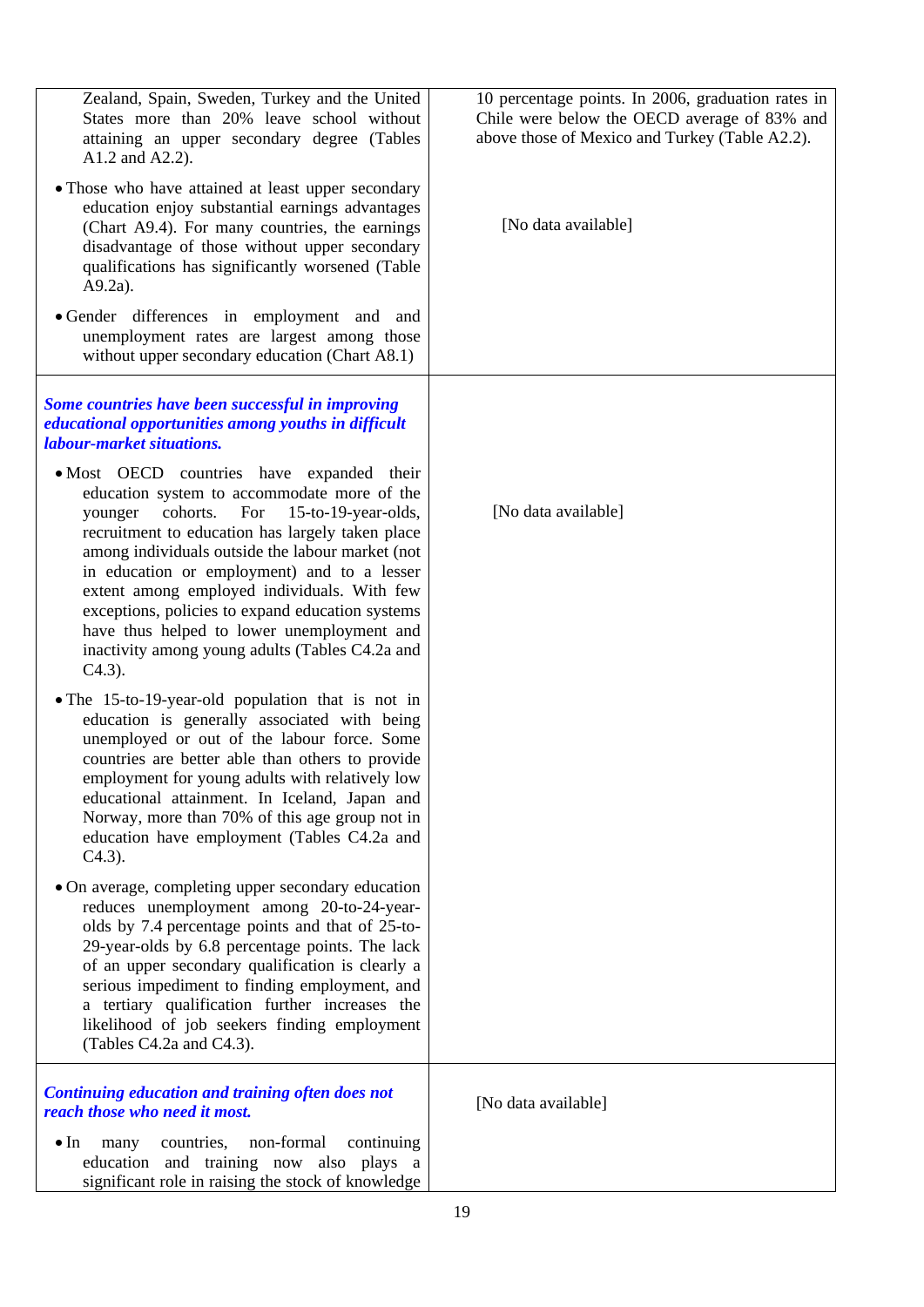| and skills. There are major differences among         |
|-------------------------------------------------------|
| countries in the number of hours that individuals     |
| can expect to spend in non-formal job-related         |
| education and training over a typical working         |
| life. At the tertiary level, it ranges from less than |
| 350 hours in Greece, Italy and the Netherlands to     |
| more than 1 000 in Denmark, Finland, France           |
| and Switzerland (Table C5.1a).                        |
|                                                       |

- The relative intensity (number of hours) of nonformal job-related education and training typically increases sharply with educational attainment (except in the United Kingdom, Italy and the Netherlands). The expected hours in nonformal job-related education and training among 25-64-year-olds with tertiary qualifications is, on average across countries, nearly twice as high than among those with upper secondary qualifications and more than three times as high as than among those without upper secondary qualifications (Table C5.1a).
- An older worker with tertiary education can expect to receive at least 70% of the education and training of a young worker in Denmark, Sweden and the United States, but the proportion falls below 20% in France, Hungary and the Netherlands. Adults with higher levels of educational attainment are more likely to participate in non-formal job-related continuing education and training than adults with lower educational attainment (Table C5.1a).

#### *Countries vary greatly in how well they succeed in enabling students from blue-collar backgrounds to participate in higher education.*

- Ireland and Spain stand out as providing the most equitable access to higher education, whereas in Austria, France, Germany and Portugal students from a blue-collar background are about one-half as likely to be in higher education as compared with what their proportion in the population would suggest (Indicator A7).
- When measuring the socio-economic status of students in higher education by their fathers' educational background large differences between countries emerge. In many countries, students are substantially more likely to be in higher education if their fathers completed higher education. Students from such a background are more than twice as likely to be in higher education in Austria, France, Germany, Portugal and the United Kingdom than are students whose fathers did not complete higher education. In Ireland and Spain this ratio drops

[No data available]